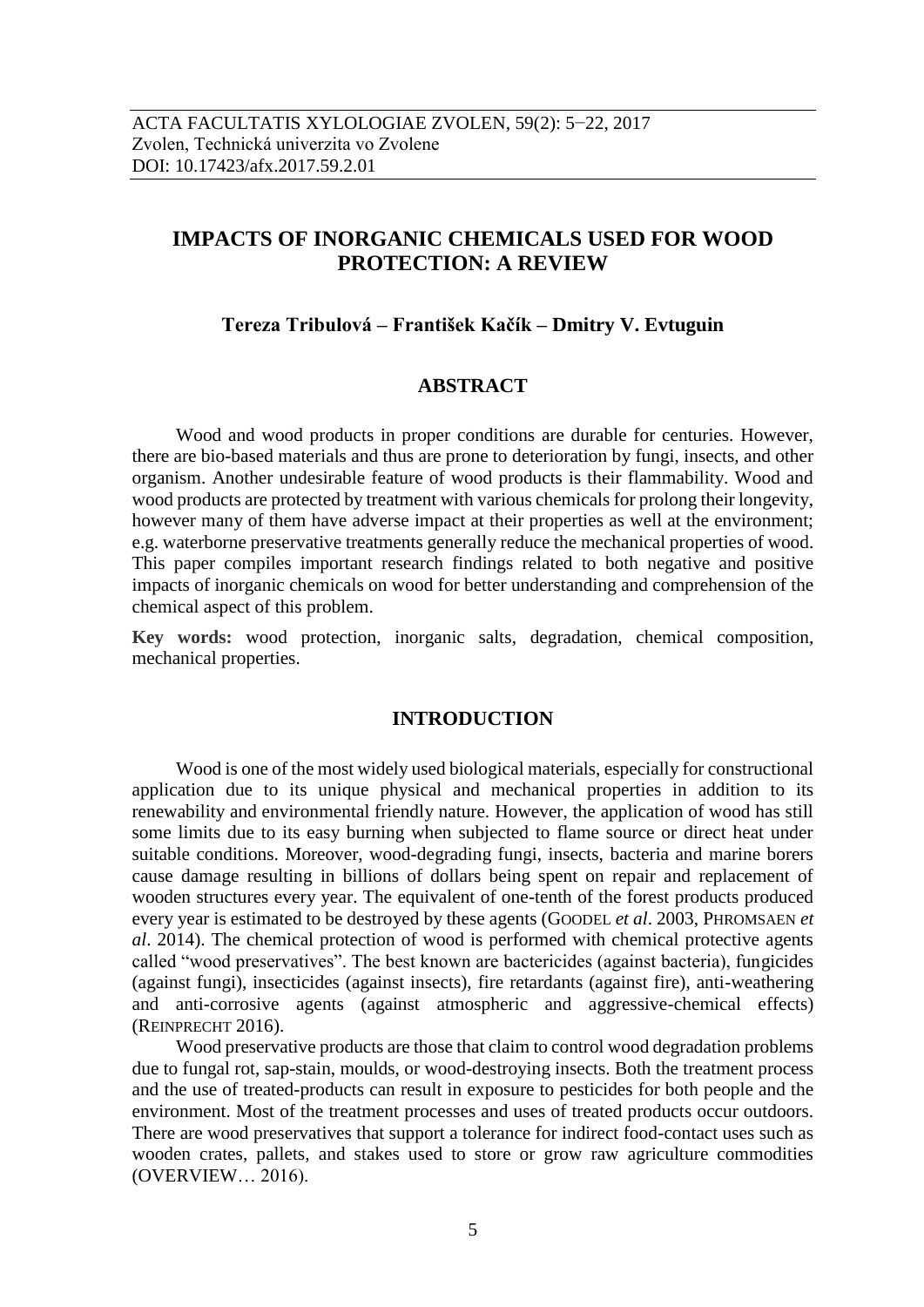Currently, many chemicals are used to prolong wood lifetime and protect wood against wood-decaying fungi, insects and fire but there is not sufficient information about their possible corrosive effects on wood and its structural components from the perspective of its long-term exposition in unsuitable condition.

Biocides based on inorganic salts can include e.g. mixtures of salts or oxides containing cations as a Na<sup>+</sup>, Cu<sup>2+</sup>, Zn<sup>2+</sup>, Cd<sup>2+</sup>, Co<sup>2+</sup>, Ni<sup>2+</sup>, Hg<sup>2+</sup>, B<sup>3+</sup>, Sb<sup>3+</sup>, As<sup>3+</sup>, As<sup>5+</sup>, Cr<sup>6+</sup> or anions as a Cl<sup>-</sup>, F<sup>-</sup>, SO<sub>4</sub><sup>2-</sup>, etc. (REINPRECHT 2010). Substances with a fire retarding effect on the basis of inorganic compounds cover a broad spectrum of inorganic chemicals, e.g. ammonium salts as an NH<sub>4</sub>F,  $(NH_4)_2HPO_4$ ,  $NH_4H_2PO_4$ ,  $(NH_4)_2SO_4$  and boron compounds as a H3BO3, Na2B4O7.10H2O etc. (UNGER *et al*. 2001; SCHULTZ *et al*. 2007; REINPRECHT 2016).

Although it is well known that some inorganic chemicals that are components of protective agents, induce chemical changes in wood polymers, effect of inorganic chemicals used for wood protection were meanwhile observed only in terms of application process, fixation, leaching, hygroscopicity, corrosivity to metal fasteners, their thermal stability and dimensional changes of wood mass caused by crystallizing salts from preservative solutions after drying (JOHNSON, GUTZMER 1990; LEBOW 1996; GUIZHEN *et al*. 2000; CRAWFORD *et al*. 2002; COOK 2003; ZELINKA, GLASS 2010; SONOWAL, GOGOI 2010; STIRLING, TEMIZ 2014; RECOMMENDATION 2014). The greatest attention was paid by many researchers to the influence of inorganic chemicals on mechanical properties of treated wood (REINPRECHT 1992, WINANDY 1995b; LEVAN *et al*. 1996; LEBOW, WINANDY 1999; AYRILMIS 2007; KARTAL, HWANG IMAMURA 2008; KLOIBER *et al*. 2010). At present time, several types of inorganic and organic fungicides are commonly used for protection of wood products against termites, moulds, staining and rotting fungi. However, in the near future the wood preservation industry is required for sustainable processes based on environmentally more friendly additives (GONZÁLEZ-LAREDO *et al*. 2015, REINPRECHT 2016).

Corrosion of fasteners can be accelerated under condition of high humidity and in the presence if inorganic salts. Wood treated with inorganic flame-retardant salts is usually more hygroscopic than is in untreated wood, particularly at high relative humidity and also their mechanical properties can be reduced (BELGACEM, PIZZI 2016).

The aim of this review is to summarize the existing knowledge for better understanding and comprehension of the chemical aspect of this problem, which has so far received less attention.



**Fig. 1 Particular contributions of different influences, processes properties of chemicals affecting the degradation of chemically treated wood with preservatives.**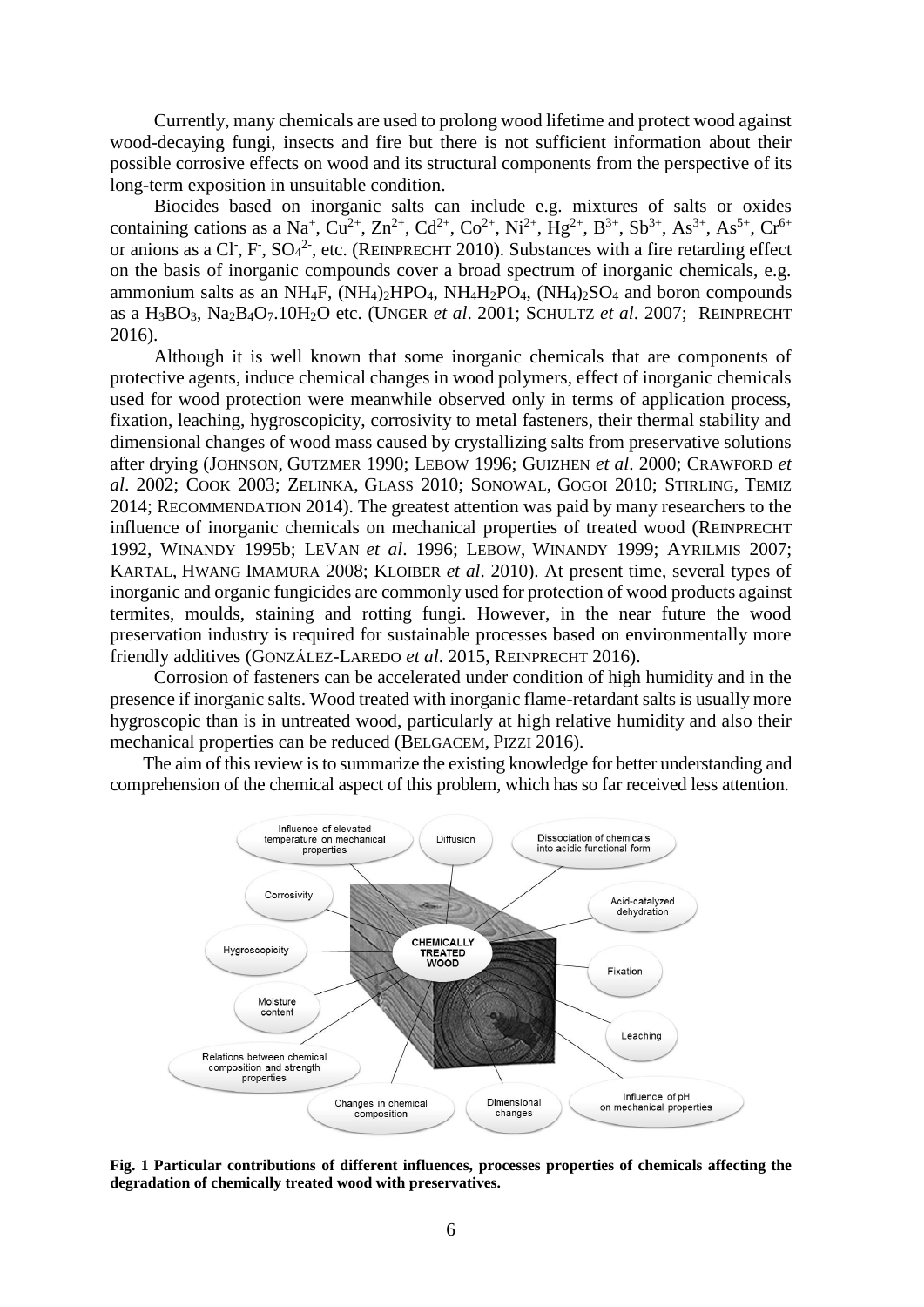#### **Corrosivity**

Although wood preservatives increase the service life of wood, in some cases these preservatives increase the corrosiveness of the wood toward metal fasteners, simultaneously as some wood extractives (MAKOVÍNY *et al*. 1992). The corrosiveness of preservative-treated wood has been studied since the 1920's when the first treatments were being developed for railroad ties. The amount and intensity of the corrosion research has changed throughout time as wood preservatives of varying corrosivity have been developed and introduced (ZELINKA 2013).

The current mechanism for corrosion of metals in contact with preservative-treated wood was proposed by Baker in the 1980's (1988). The wood preservatives that Baker studied contained cupric ions, which are thermodynamically unstable in the presence of steel and galvanized steel fasteners. Baker's mechanism involves transport of cupric ions through wood to the metal surface where they are reduced at the expense of the fastener, which is oxidized. The destruction of the cellulose component of the wood follows this process, and it is generally accepted that corroding metals promote its oxidative degradation (FABER 1954; BELL, GIBSON 1957; BAKER 1974). The mechanism is believed to be aqueous because the corrosion rate depends strongly on wood moisture content and there is a threshold moisture content below which corrosion does not occur in wood (BAKER 1988; SHORT, DENNIS 1997). Additionally, ZELINKA *et al*. (2008) found that water extracts of treated wood were much more corrosive than dilute solutions of the wood preservative with roughly the same copper concentration. These studies suggest that wood extractives affect corrosion of metals in treated wood; however, the literature on this topic is sparse, and the role of several extractives remains controversial.

In the past years, there have been numerous studies on corrosion of metals in treated wood (KEAR *et al*. 2009; ZELINKA, RAMMER 2009). These studies were focused on determining the corrosiveness of new wood preservatives, such as alkaline copper quaternary (ACQ) and copper azole (CA) (LEBOW 2007) that have become widely used since chromated copper arsenate (CCA) was voluntarily withdrawn by industry for use in residential construction in the year 2004.

# **Hygroscopicity**

One of the main problems with the use of inorganic salts as biocides and fire retardants is that they are highly hygroscopic. The hygroscopic behaviour depends upon the type of chemical, the level of chemical retention, and the size and species of the treated wood (KARTAL *et al*. 2008). It has been reported that some treated wood objects were so hygroscopic that they would actually drip solution at relative humidity of approximately 90% (WILLIAMS 1996). Difference between hygroscopic and in addition hydroscopic properties of wood and salts can lead to detrimental effects, such as stress concentration in treated wood by preservatives based on inorganic salts (BAYSAL *et al*. 2006). This may subsequently lead to dimensional instability, some failure and formation of cracks in wood due to hydrostatic pressures caused by soluble salts during their crystallization and recrystallization. Initial problems of moisture retention on surface as well as in wood structure included corrosion of possible metal fasteners and fittings. BAYSAL *et al*. (2006) also recommended that more dimensionally stable products with reduced moisture contents and increased biological durability it is possible to obtain by adding water repellents to the common wood preservatives.

DULAT (1980) collected sorption isotherms of pine treated with Na<sub>2</sub>B<sub>8</sub>O<sub>13</sub>.4H<sub>2</sub>O,  $H_3BO_3$  and  $Na_2B_4O_7.10H_2O$  and compared the isotherms to isotherms of untreated pine. He pointed out that these boron compounds lose their waters of hydration when oven-dried and claimed that wood treated with borates was not more hygroscopic than untreated wood when the waters of hydration were subtracted. However, this analysis assumes that the structure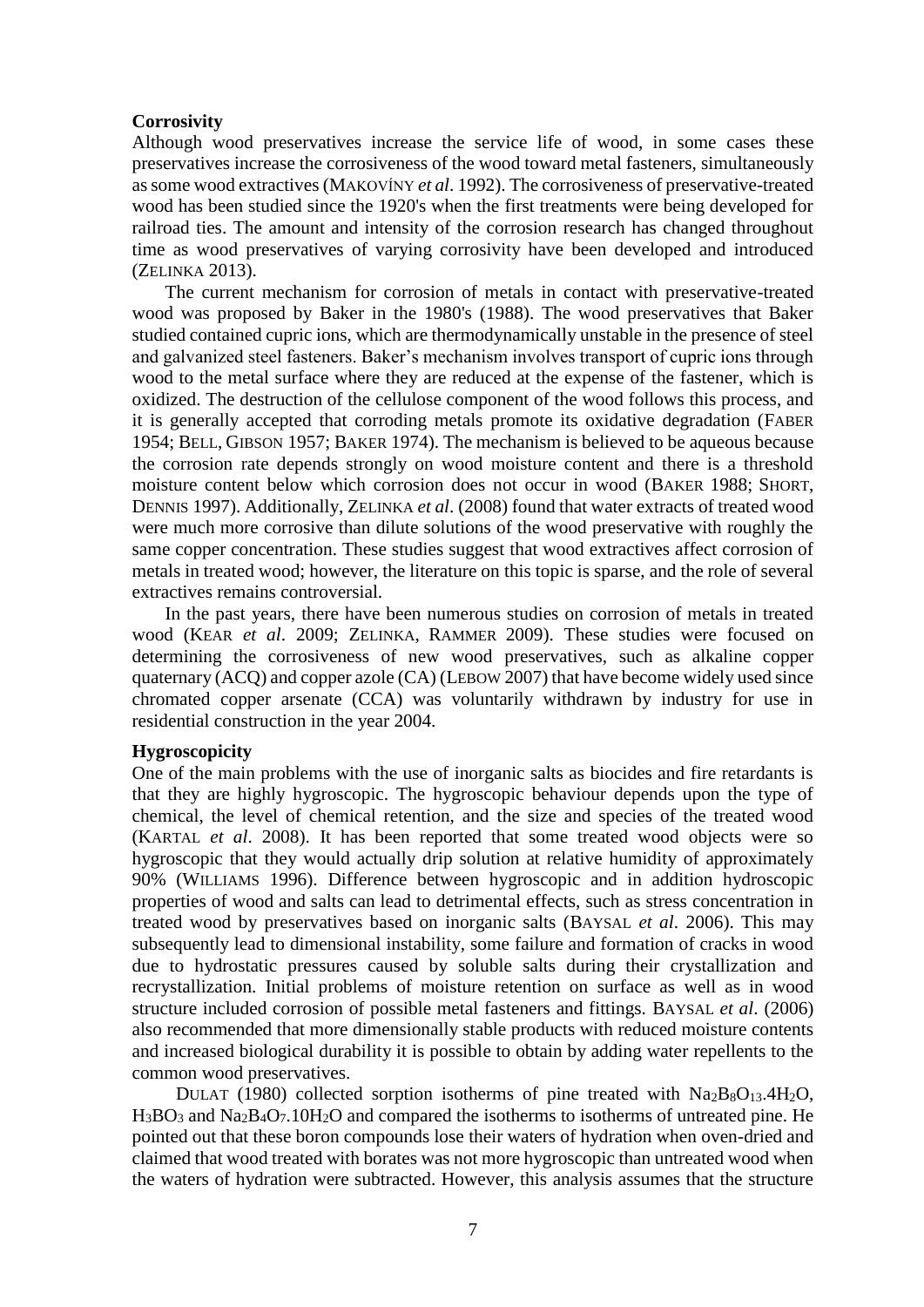of the hydrated boron compounds remains unaltered within the wood cell wall. From a practical standpoint, though, this extra water is still present in the wood, and it is not clear if it is complexed with the boron compounds or bound to the cell wall.

AWOYEMI and WESTEMARK (2005) concluded that the pre-treatment impregnation with borate salt controversy increased the hydrophobic and antiswelling effects of the heat treatment on wood. This suggests that the bulking effect of the borate salt is more significant than its mitigating effect on the degree of cellulose degradation during heat treatment.

#### **Moisture content**

Each fire retardant chemical system alters the equilibrium moisture content (EMC) of the wood. The magnitude of this alteration depends on the attraction of the fire retardant chemical for water, on the temperature and the relative humidity (RH). Moreover, the moisture content is generally higher on the desorption isotherm than on the adsorption isotherm. BENDTSEN (1966) found that most inorganic salts increased the EMC of wood 3– 5% depending on the chemical treatment. LEVAN's study (1990) is also in agreement with Bendtsen's results. The significant differences in moisture content (MC) were found between untreated controls and specimens treated with  $H_3PO_4$  and  $H_3BO_3$ . Furthermore, the MC results of these specimens indicate a permanent reduction in EMC over the exposure time in the range of 1–2%. This effect was more pronounced for the specimens subjected to the higher EMC conditions (54 °C/73% RH). The negative MC trends in this case can be explained as a permanent loss in the water-holding capacity (hygroscopic affinity for water) of the specimens after long high-temperature exposure. This loss in hygroscopic affinity for water could be primarily due to degradation of the hemicelluloses (SKAAR 1972). In general, at higher moisture contents, wood conducts ions better, and therefore, the corrosion (oxidation) reaction occurs at a faster rate.

## **Dimensional changes**

Wood, like all other fibrous materials, possesses the property of shrinking and swelling upon the loss or gain of moisture. The shrinkage, as manifested by the percentage change in external dimensions, is greatest in the tangential direction, varying from 6 to 12%. In the radial direction it varies from 3 to 7% and in the longitudinal direction it is only a small fraction of 1% (FENGEL, WEGENER 1984). Moreover, the dimensional stability of chemically treated lignocellulosic materials depends upon the type of chemicals and their penetration and how much hydroxyl groups are modified to give adequate cross-linking and bulkiness (SONOWAL, GOGOI 2010).

X-Ray studies have shown that the swelling of a cellulosic fiber by water does not affect its crystal lattice (KATZ 1933). The water must go between the constituent units of the structure rather than within these units (intermicellar swelling as contrasted to intramicellar swelling). Concentrated solutions of certain salts such alkalies, however, change the crystal lattice (KATZ, DERKSEN 1931), showing that their action is intramicellar. Unfortunately, it is extremely difficult to determine the total swelling of fibrous materials from the dimension changes. With wood, where the external dimension changes are easy to follow, it is extremely difficult to even approximate the internal changes that take place in the lumen of the fibers. Data for the absorption of salt solutions by wood, such as those of SCHWALBE and FISCHER (1931), are therefore hardly a measure of the swelling and further give no information as to whether the salts remain in solution in the water which becomes bound, or if they are merely dissolved in the free capillary water. There also seems to be a lack of information on the effect that these salts have upon the subsequent shrinkage of the fibrous materials (STAMM 1934). In any case it is known that a large percentage of wood finish degradation (e.g., paint defects, peeling, and cracking) results from moisture changes in the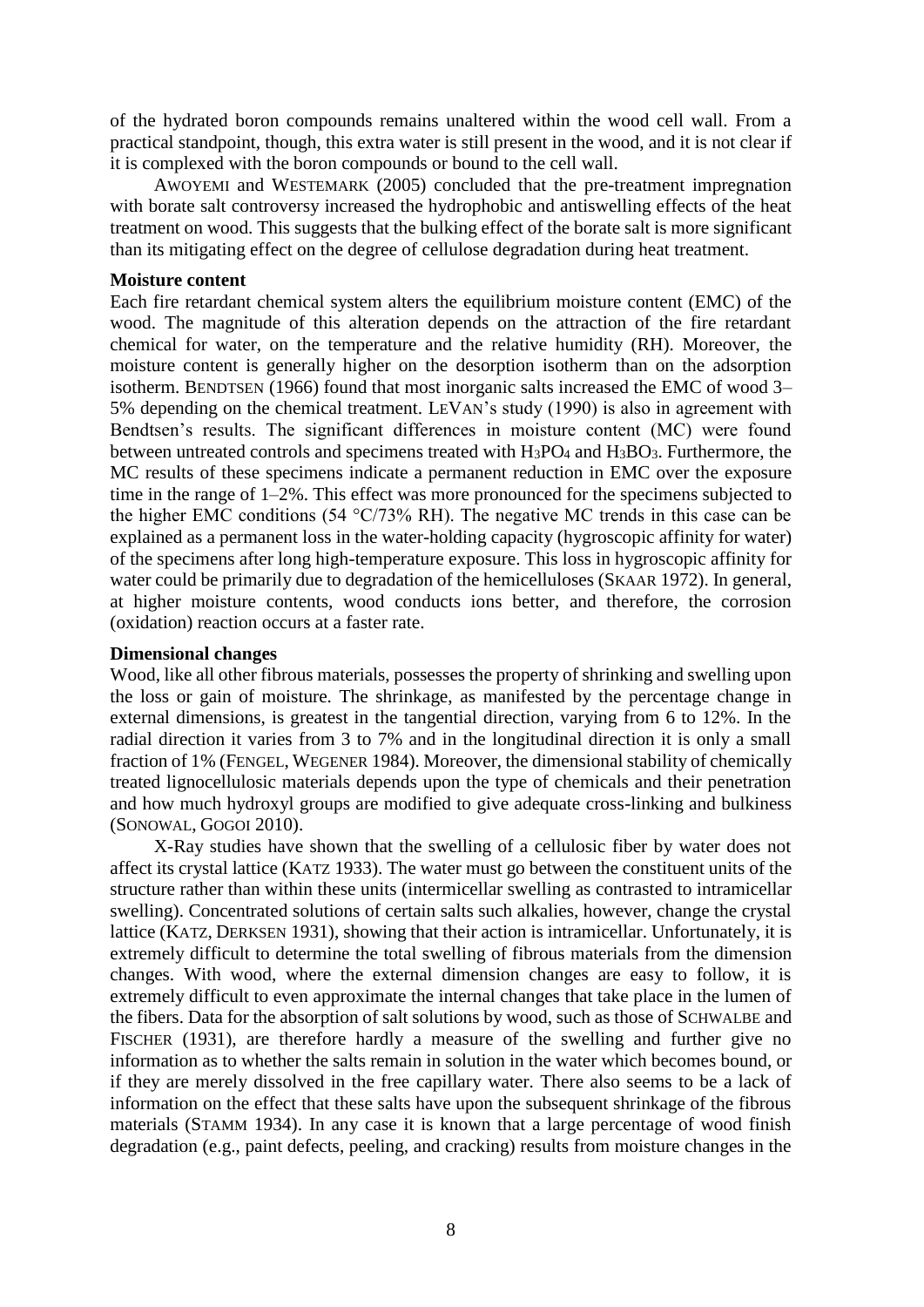wood and subsequent dimensional instability, which can be also significantly affected by used waterborne preservatives (WILLIAMS, FEIST 1999).

#### **Diffusion**

The solubility and mobility of borates allows them to treat wood species that are difficult to treat with copper based preservatives. Even when not applied on the whole cross section, they redistribute by diffusion if sufficient moisture is available in wood to provide one of the most effective preservation systems available today (LLOYD, MANNING 1995; PEYLO, WELLEITNER 1999). Diffusion into wood is dependent upon a number of factors, including the concentration of the borate applied, formulation, the number of treatments, ambient temperature, age of wood, surface condition of the wood, species of wood and moisture content of the wood.

Borates utilize the natural moisture in the wood to diffuse deeper over time, especially in wood having a moisture level of  $> 15\%$  (SCHOEMAN, LLOYD 1998). While under conditions of higher moisture content, relatively good liquid diffusion of the borate is observed in the grain direction, diffusion perpendicular to the grain is minimal and glue lines largely hinder liquid transport/diffusion. Borates on the other hand, show little or no gaseous diffusion hence the slight diffusion perpendicular to the grain and through glue lines (FREEMAN *et al*. 2009). ROBINSON *et al*. (2005) found that boron treatment to a depth of already 2 mm in structural wood provides very good insecticidal protection.

Above mentioned researches have discussed how the mobility (diffusible capability) of borates allows their use in many different treatment situations and why this flexibility in treatment procedures gives borates many advantages over potential alternatives. On the other hand, these authors and others (e.g. VINDEN 1984) also list major disadvantages of borate diffusion treatments, including need for and difficulty of assuring high uniform moisture content in wood being treated, high inventory costs of prolonged storage of wood for diffusion, and need for co-biocides to prevent mold and mildew growth on wood during diffusion. The lack of borate fixation and leaching is addressed later (WILLIAMS 1996).

#### **Fixation**

The potential environmental impact of treated wood can be minimized by specifying that the wood be treated using methods that ensure chemical fixation and prevent the formation of surface residues or bleeding of preservative. The active ingredients of various waterborne wood preservatives (copper, chromium, arsenic, and zinc) are initially water soluble in the treating solution but become resistant to leaching when placed into the wood. This leaching resistance is a result of the chemical fixation reactions that occur to render the toxic ingredients insoluble in water. The mechanism and requirements for these fixation reactions differ depending on the type of wood preservative (REINPRECHT 2016). Some reactions occur very rapidly during pressure treatment while others may take days or even weeks to reach completion, depending on posttreatment storage and processing conditions (LEBOW, TIPPIE 2001).

Many metallic oxides used in acidic chromium-containing waterborne preservative formulations (pH 1.6–2.5) react with the cell wall components by undergoing hydrolytic reduction upon contact with wood sugars. In this fixation process, the metals are reduced to less water-soluble forms by oxidizing the wood cell-wall components. Fixation is a timedependent function of temperature that can be accomplished in a couple of hours at  $\geq 100$  °C (Wood *et al*. 1980), or 4 to7 days at 50 °C, or 2 to 6 weeks at 20 °C (DAHLGREN, HARTFORD 1972). To overcome preservative treatability problems with many refractory species, it is common to use an ammonia-based waterborne preservatives and elevated temperatures. Heat and ammonia cause the wood to swell, thereby increasing preservative penetration. In ammoniacal preservatives, the metals are solubilized by ammonia and become insoluble as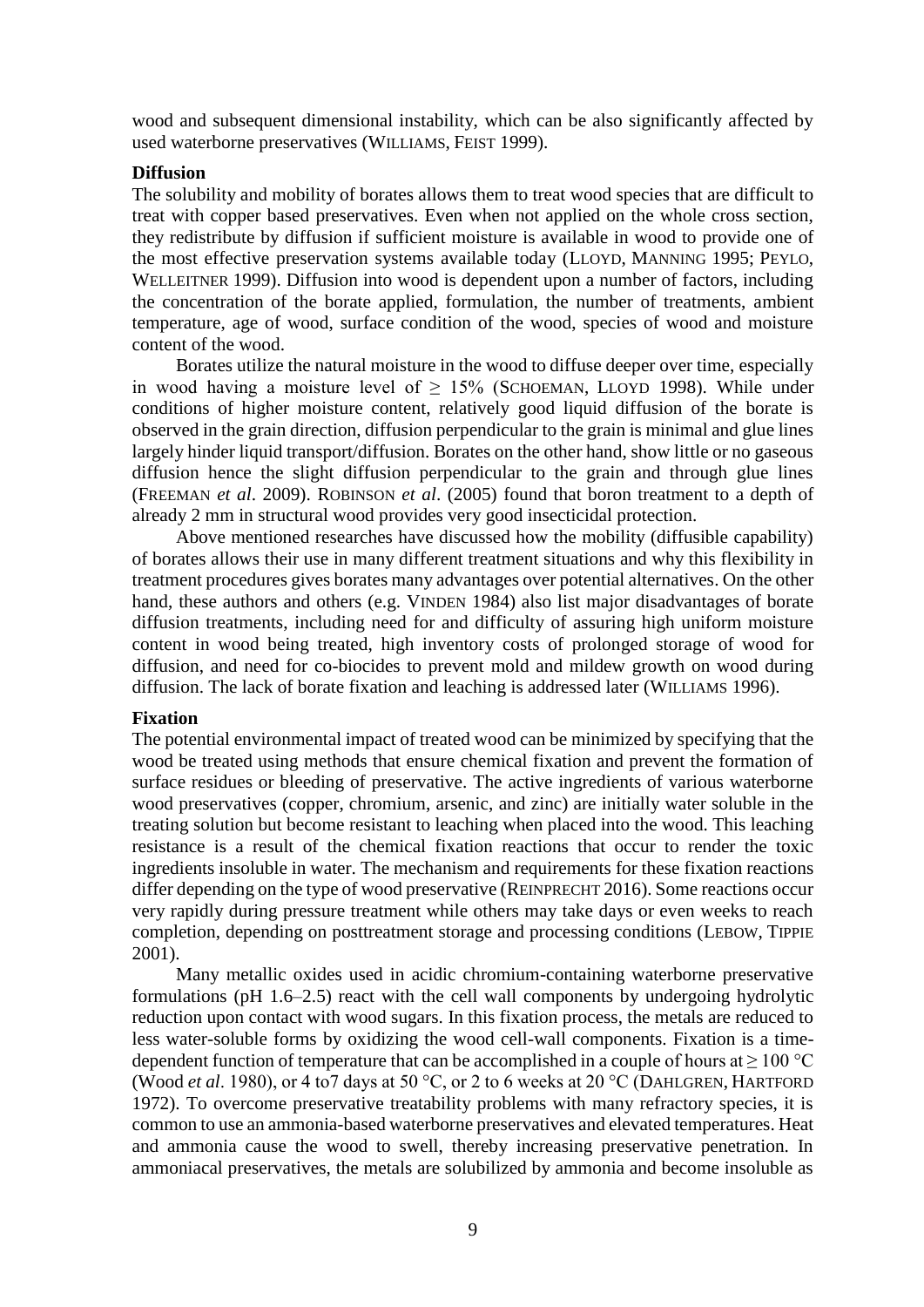the ammonia evaporates (YILDIZ *et al*. 2004). Some of the metals appear to simply precipitate within the wood, while others react with the wood structure. Volatilization of ammonia appears to be a key factor in fixation with ammoniacal preservatives, and this can be accomplished through either air drying or kiln drying, or a combination of the two (LEBOW, TIPPIE 2001). Ammoniacal waterborne preservatives formulations ( $pH \ge 11$ ) do not react with the cellulose or the hexose hemicelluloses of the cell wall, but the ammonia can solubilize and/or react with the lignin and pentose hemicelluloses (OSTMEYER *et al*. 1987).

Concerns about inadequate fixation have led to develop standards or guidelines for chemical fixing and leaching minimization from treated wood (AWPA 2000).

#### **Leaching**

Leaching of biocides is an important consideration in the long term durability and any potential for environmental impact of treated wood products. The extent of leaching is a function of preservative formulation, treatment methods, and wood properties, type of application and exposure conditions. Wood properties such as permeability, chemistry and heartwood content affect both the amount of biocide contained in the wood as well as its resistance to leaching. A range of exposure factors and site conditions can affect leaching, but the most important of these appears to be the extent of exposure to water (LEBOW 2014).

Borates have frequently been characterized as readily leachable from wood in the presence of water. However, it is more accurate to view the process by which boron is lost from treated timber as diffusion (LLOYD, MANNING 1995). Loss of borate preservatives can only take place when treated timber remains wet throughout its cross section for extensive periods of time, while at the same time having an external sink or destination for boron migration (DRYSDALE 1994; MURPHY 1990; WILLIAMS 1996). Nowadays, borates are more or less restricted for use as stand-alone preservatives in interior situations. Borates in these applications remain mobile in the treated wood and will continue to penetrate, thus providing one of the most effective wood preservative systems available today (LLOYD 1997). The key to extending the use of borates to cover the entire spectrum of wood preservation is improving their permanence in wood while retaining efficacy by retaining limited mobility of the borate, even in situations where there is leaching hazard. Previous reviews suggest that their future lies in the search to fix them within treated timber (NICHOLAS *et al*. 1990; LLOYD, MANNING 1995). On the other hand, these procedures show that while fixing boron may prevent leaching, it may also lock the boron resulting in loss of biological efficacy. Research has therefore been directed to partial fixation systems which conserve sufficient mobility to maintain preservative action (PIZZI, BAECKER 1996; THÉVENON *et al*. 1999). Formulation of borates in forms other than simple inorganic aqueous solutions is beginning to develop. The borate physical and chemical properties make borates suitable as components of more complex formulations in combination with copper (LLYOD 1997; AMBURGEY 1990; DUBEY *et al*. 2007), zinc, chromium, quaternary ammonium, or organic ligands (FREEMAN *et al*. 2009). OBANDA *et al*. (2007) reviewed research in laboratories around the world and published several other strategies that are used to reduce leaching and increase the potential range of boron-based preservative products.

### **Dissociation of chemicals into acidic functional form**

LEVAN *et al*. (1996) as well as WINANDY (1995a, b) observed the trend that once degrades had begun at some certain temperature, the fire retardant chemicals had a similar rate of strength loss. The implication of these findings is that once the elevated temperature has imparted sufficient energy to cause a fire retardant chemical to dissociate into its acidic functional form (the form that provides the fire retardancy mechanism), the strength degrade rate in any fire retardant-treated wood is similar. Thus, the essential difference between most fire retardant chemicals systems is the time and energy required for each chemical to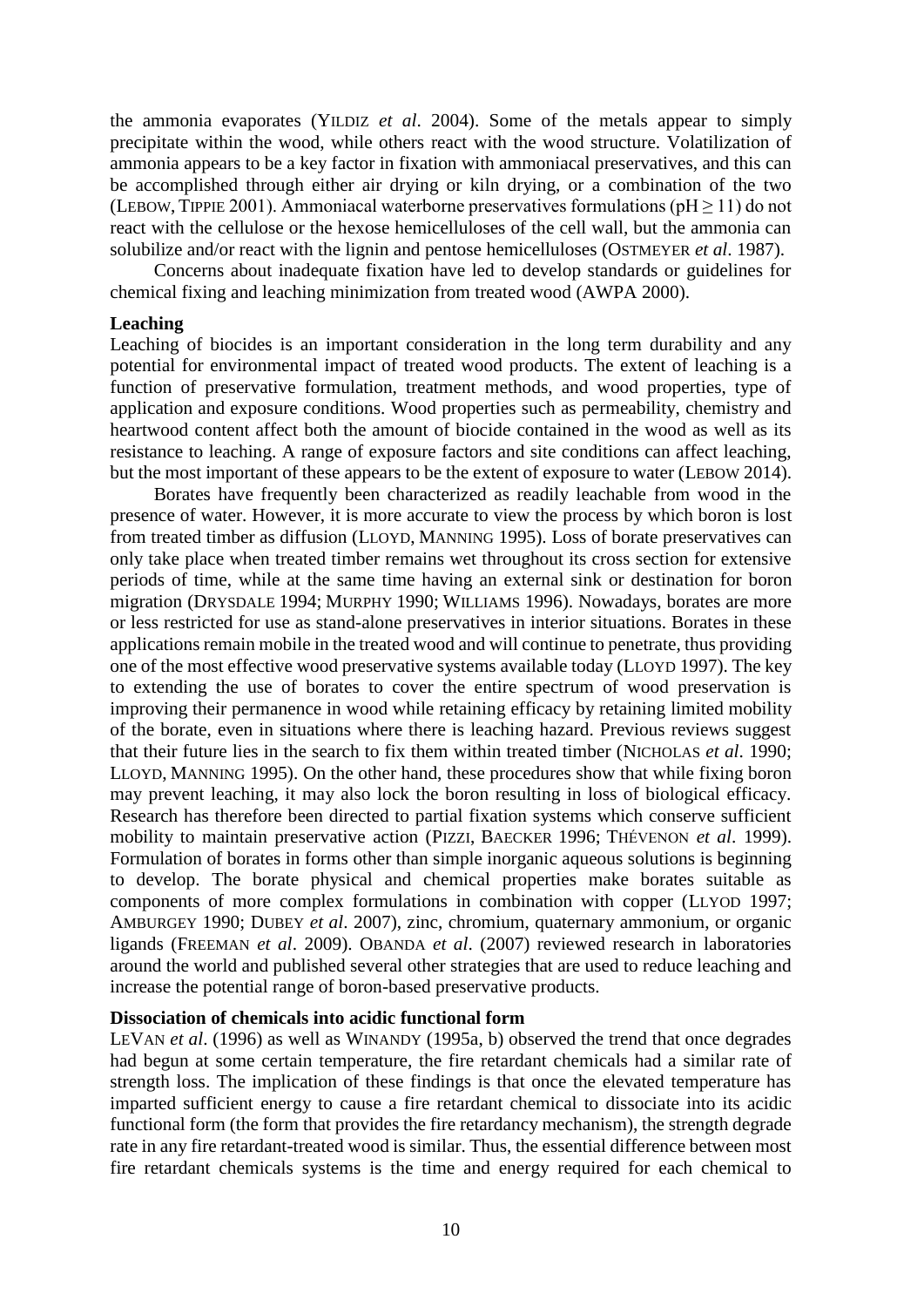dissociate at a given temperature into its acidic functional form. In the case of phosphates fire retardants that acidic functional form would be phosphoric acid. For borates, that form would be boric acid (WINANDY 1995a).

The mechanical property results indicated that qualitatively similar responses occurred in the wood and the quantitative differences between the fire retardant chemicals can be explained by two major factors: the initial pH of the fire retardant-treated wood and the potential, as measured by the dissociation constant  $(K_a)$ , dictates the temperature and cumulative exposure time needed for the fire retardant chemical to produce its acid functional unit. The resulting acid then accelerates the thermal degrade process. In general, the influence on strength properties is apparently highly dependent on the initial acidity and on the thermal stability of each formulation. Specifically, the effect of fire retardant chemicals on the strength properties of wood apparently depends on the type of chemical and the cumulative temperature exposure level (WINANDY 1995a). The effect of heat treatment on the strength properties of wood is complex and some effects might be less or more severe as a result of additional factors such as exposure period, temperature, heating medium, wood moisture content and pressure (FENGEL, WEGENER 1984).

## **Acid-catalysed dehydration**

The extent of wood degradation is believed to be due to acid-catalyzed dehydration in many cases (LEVAN, WINANDY 1990), which is influenced by acidity, temperature and also magnified by the high moisture content induced by the water solvent in the systems. Acids in wood, especially when accelerated by acidic fire retardant treatments, cause dehydration reaction and further can hydrolyze the branched hemicellulose and the longer cellulose chains. Cellulose is often thought to be primarily responsible for the strength of the wood fiber; therefore, reducing the length of the cellulose molecules (degree of polymerization - DP) would cause a reduction in macro-strength properties. This theory of hydrolytic cellulose depolymerization was originally proposed by IFJU (1964), modified to also include hemicelluloses content by Sweet and WINANDY (1999), and verified by various chromatographic methods (size exclusion chromatography coupled with diode array detector and multi-angle light scattering detectors, and asymmetrical flow field-flow fractionation combined with multi-angle light scattering detector) (KAČÍKOVÁ *et al*. 2013, KAČÍK *et al*. 2016). Cellulose treated with the acid charred and depolymerized very rapidly (LEVAN, WINANDY 1990). The increase in brittleness of the phosphoric acid-treated wood due to chemical action of acid was observed. Brittleness was probably due to embrittlement of the wood fibres caused by crystal formation within the wood cell-walls or cross-linking between cellulose or hemicellulose molecules (AYRILMIS 2007). It is also known that the alkaline treatments produced a smaller reduction on unaged and aged internal bond strength than do the acid treatments.

# **Influence of pH on mechanical properties**

There is a direct relationship between the effect of chemical treatment and the effect of treatment pH on mechanical properties. For example the H3PO4 treatment has very low pH, and it has a greater negative effect on mechanical properties. The hydrogen ion concentration of  $H_3PO_4$  is approximately 100 times higher than that of  $NH_4H_2PO_4$ . This difference in pH at the same loading concentration accounts for the severe effect of  $H_3PO_4$  on mechanical properties. On the other hand, the  $H_3BO_3/Na_2B_4O_7.10H_2O$  treatment has pH level that is close to neutrality. This treatment exhibits the least effect on strength properties. However, H3BO3/Na2B4O7.10H2O reduces flame propagation only slightly (WINANDY *et al*. 1991).

MIDDLETON *et al.* (1965) published on this topic that the NH<sub>4</sub>H<sub>2</sub>PO<sub>4</sub> treatments reduced strength properties most severely and the boron based formulations reduced strength properties to a lesser extent. KARTAL *et al*. (2008) concluded that the pH of the treated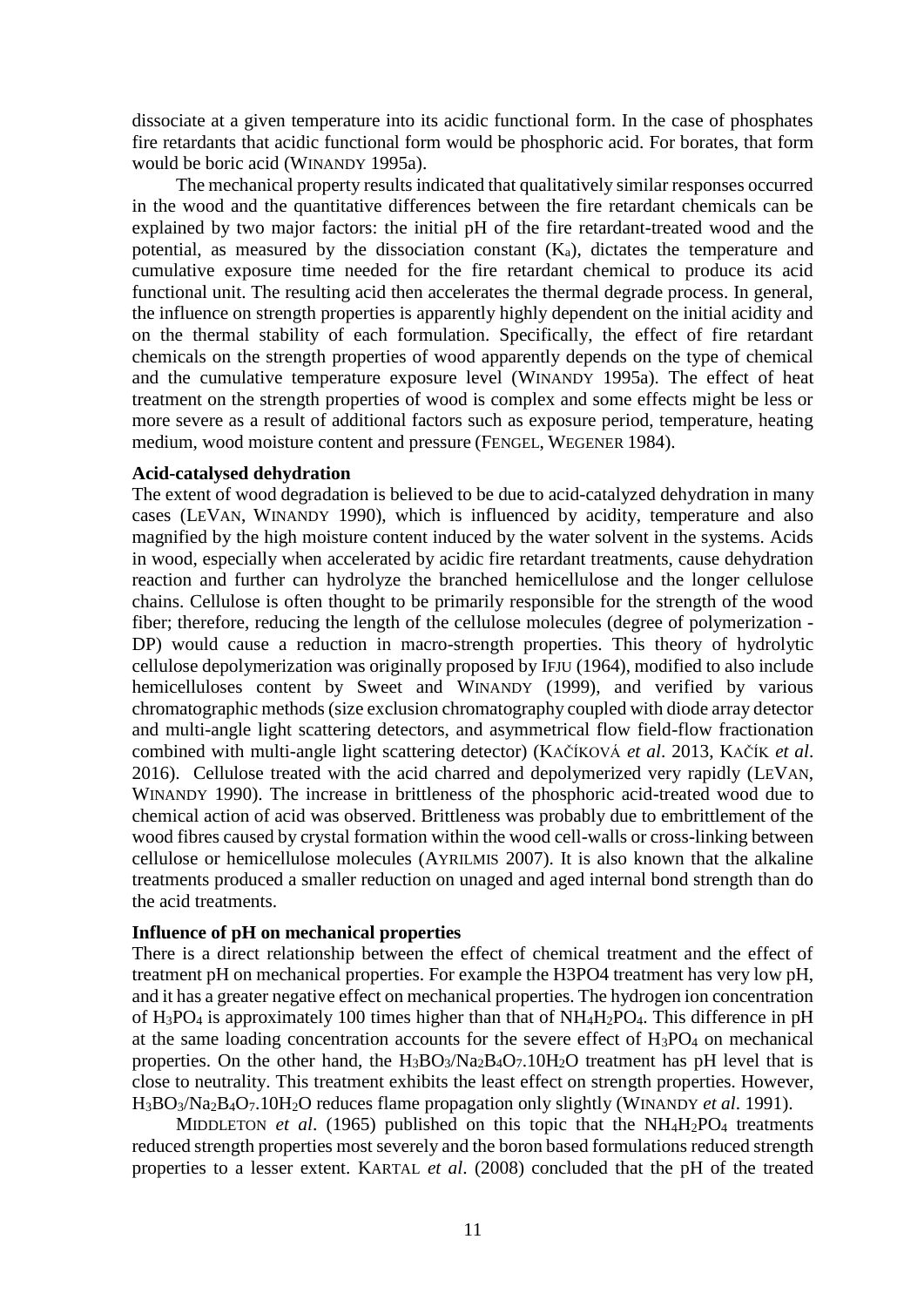specimens with boron based compounds decreased remarkably after wet-thermal accelerated aging. However, the pH of the untreated wood specimens decreased slightly depending on the heating temperature, moisture and time. As expected, the pH levels of the  $Na<sub>2</sub>B<sub>8</sub>O<sub>13</sub>$ .4H<sub>2</sub>O and Na<sub>2</sub>B<sub>4</sub>O<sub>7</sub>.10H<sub>2</sub>O treated specimens were significantly higher than those of the H3BO<sup>3</sup> treated specimens. During accelerated aging it is possible that some of the  $Na<sub>2</sub>B<sub>8</sub>O<sub>13</sub>$ .4H<sub>2</sub>O and Na<sub>2</sub>B<sub>4</sub>O<sub>7</sub>.10H<sub>2</sub>O are further converted into H<sub>3</sub>BO<sub>3</sub>, decreasing the pH of the treated wood specimens. The decreased acidity of the aged wood may be also assumed to be caused by the removal and leaching of organic acids, especially acetic acid, from the wood. Acetic acid is believed to originate from acetyl groups in the wood carbohydrates (FENGEL, WEGENER 1984). In the study of LEWAN *et al*. (1990) the pH of plywood treated with fire retardant formulations decreased dramatically during the first 60–160 days of exposure at 66 °C. All treatments studied caused large, rapid decreases in pH, with the most rapid decreases occurring with formulations containing H3PO4. The pH of some groups of treated wood continued to decline during subsequent exposure, but much less dramatically. Untreated specimens also began to suffer a slight, but significant, decrease in pH after 160– 290 days of exposure. Past research has noted that exposure of untreated wood to elevated temperatures and moisture content can eventually cause an increase in acid production (HILLIS 1975). So, regardless of chemical formulation or processing parameters, the pH of all treated specimens decreased markedly after treatment, redry, and subsequent high temperature exposure.

According to REINPRECHT (1988, 1991) corrosion by acidic solutions causes shrinkage of wood in a larger scale and the density of wood treated with acids usually does not increase significantly. Mechanical properties of these wood objects are reduced not only in wet but also in the dry state and decreasing strength is attributed mainly to a significant depolymerization of hemicelluloses but also the cellulose, and in some cases the degradation of lignin. Wood corroded by alkaline solutions shrinks and swells much more than healthy wood. This is related to the degradation of hemicellulose filling in submicroscopic vanes, which leads to increased moisture deformability of cell walls. Mechanical properties can even improve in the dry wood due to increasing its density as a result of wood shrinking and forming hydrogen bonds. However, the strength of alkaline treated wood in the wet state is significantly reduced and in the presence of water molecules there are not applied any reinforcing hydrogen bonding and van der Waals interactions (REINPRECHT 1992).

The trends in pH reduction for all the fire retardant treated groups paralleled the trends of decreasing of modulus of rupture (MOR) and work to maximum load (WML), but this is not case immediately after treatment, because the pH of the treated wood decreased much more significantly than did either MOR or WML. For the treated plywood, strength loss and pH attributed to thermal degradation were closely correlated during the first 160 days of high temperature exposure. During the final days of exposure, pH tended to stabilize, while strength losses continued to decline. It is probable that the chemical reactions that cause a decrease in the pH reach equilibrium much more rapidly than the subsequent reactions that cause strength losses in wood. These findings suggest that the pH of treated plywood is a good indicator of the potential for future strength loss if the plywood is early in its exposure to high temperatures (LEBOW 2007).

## **Influence of elevated temperature on mechanical properties**

Field problems of reduced strength capacity have developed in some situations where material treated with fire retardant is exposed to elevated temperatures (APA 1989; NAHB 1990). The effects of waterborne preservative treatment on mechanical properties appear to be directly related to several key wood material factors and pretreatment, treatment and posttreatment processing factors. The key factors included: preservative chemistry or chemical type, retention, species, material size and grade, product type, mechanical property, initial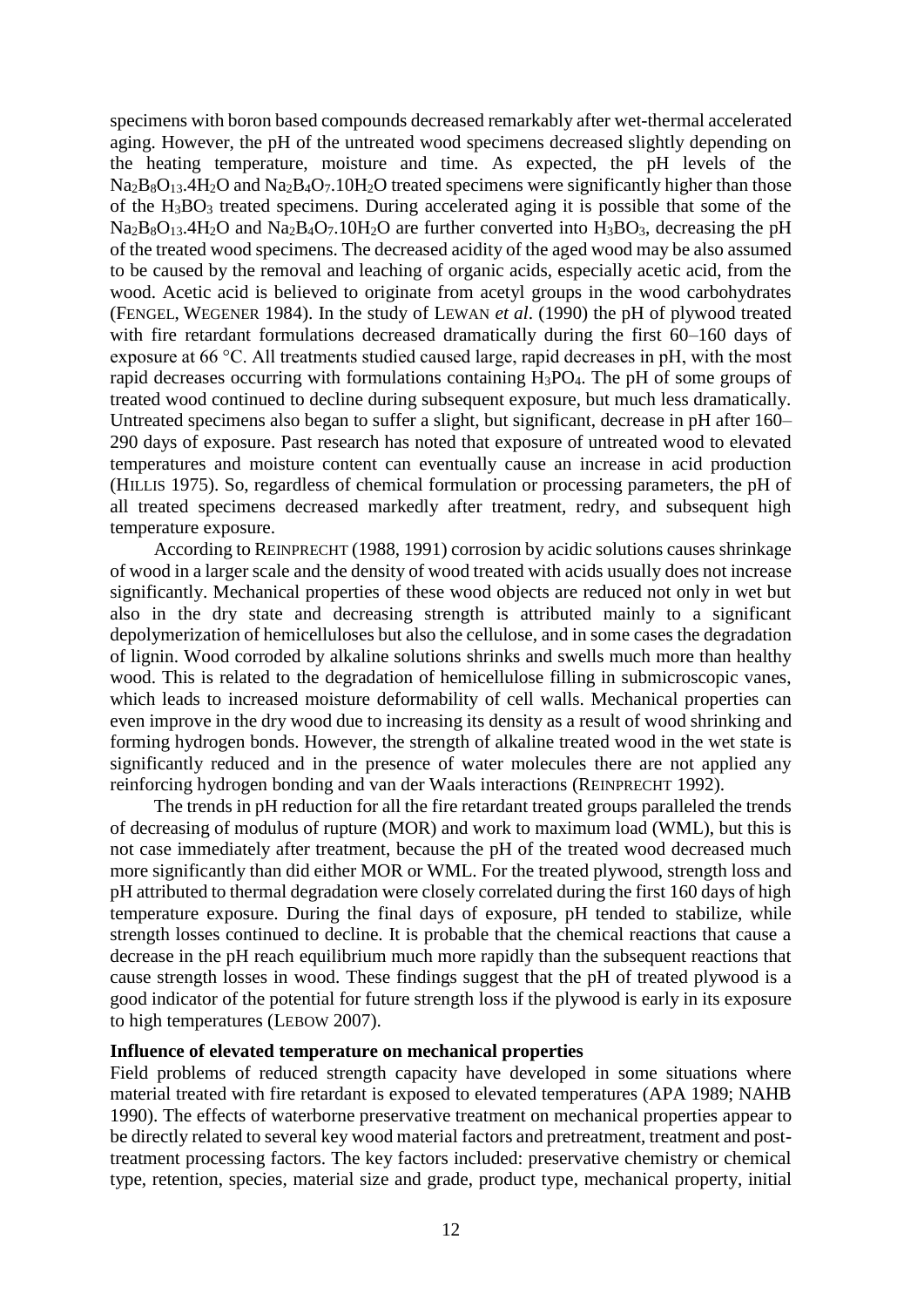kiln-drying and post-treatment drying temperature and incising, if required (WINANDY 1995b). In most cases there were observed mainly mixing effects of chemicals and thermal treatments on the chemical composition and strength properties, and it is therefore difficult to distinguish how these factors contribute to the properties evaluated. However, the effect of heat treatment on mechanical properties was much clearer at the highest temperature. Generally, as exposure temperature, relative humidity and duration increase, mechanical properties of treated wood are progressively reduced. Each mechanical property is affected by waterborne preservative treatment differently at various temperatures (WINANDY *et al*. 1991).

In summation, the effects of waterborne preservative treatment on the mechanical properties of wood under standard-specified conditions (AWPA 1994) are as follows:

- Modulus of elasticity (MOE) of the various treated specimens, except the H3PO4 treated specimens, is generally unaffected (BENDTSEN *et al*. 1983; BARNES, MOORE 1987). And this applies not only for room temperature, but also for almost all temperatures and exposure times. Therefore, the evaluation of treatment effects based solely on MOE would not give a realistic evaluation of the impact of chemical type, exposure conditions, and exposure time (WINANDY *et al*. 1991).
- Maximum crushing strength may be differently affected by waterborne preservatives as shown by reported decreases (NISHIMOTO, INOYE 1955; WAZNY, KRAJEWSKI 1987), no changes (KOUKAL *et al*. 1960), or slight increases (SHIBAMOTO, INOUE 1962; WOOD *et al*. 1980; MITCHELL, BARNES 1986; BURMEISTER, BECKER 1963) as retention increases when air dried. However maximum crushing strength can be significantly reduced when redrying temperatures exceed 70 °C (WINANDY *et al*. 1985).
- Bending strength is the most studied wood property. A comprehensive review of the waterborne preservative treatment literature concluded that modulus of rupture (MOR) is more sensitive to treatment effects than MOE and is often reduced from 0 to 20%, depending on the preservative chemistry, retention and severity of the redrying temperature employed (BURMEISTER, BECKER 1963; WINANDY 1995b). While thermalinduced effects were apparent at 82 °C for all specimens including controls, these effects were not as severe as those resulting from  $H_3PO_4$  and  $NH_4H_2PO_4$ . But the rate of strength degradation (slopes of the lines) was similar for treated and untreated material even though large differences in strength occurred (LEVAN *et al*. 1990).
- Energy-related properties are usually reduced from 10 to 50% (PECHMAN, AUFSESS 1968; BURMEISTER, BECKER 1963; BENDTSEN *et al*. 1983). The work to maximum load (WML) is an indication of the brittleness of materials, and treatments tend to cause embrittlement (WINANDY, ROWELL 1984). This property is a sensitive to the influence of chemical type, exposure conditions, and exposure time. In the LeVan's study the  $H_3PO_4$  treatment had the greatest detrimental effect on WML, followed by  $NH_4H_2PO_4$ . All other treatments were not as severe as these chemicals. However, except for  $H_3BO_3$ treated specimens, all other treated specimens and the untreated controls had reductions in WML over time at 82 °C (LEVAN *et al*. 1990).

## **Changes in chemical composition**

A partial review of the effects of metals on wood has been published by THOMPSON (1969). Experimental evidence for deterioration of wood near rusting iron has been provided by the comprehensive investigations of MARIAN and WISSING (1960) and by the earlier investigations of BEACHLER (1954) and FABER (1954).

BAKER (1974) explained using describing the chemical reaction around isolated iron, copper and cooper alloys fasteners in terms of crevice corrosion in an acidic environment the reason why wood degrades around individual metal fasteners in wood. Emery and SCHROEDER (1974) have found a decomposition of all wood constituents when analyzing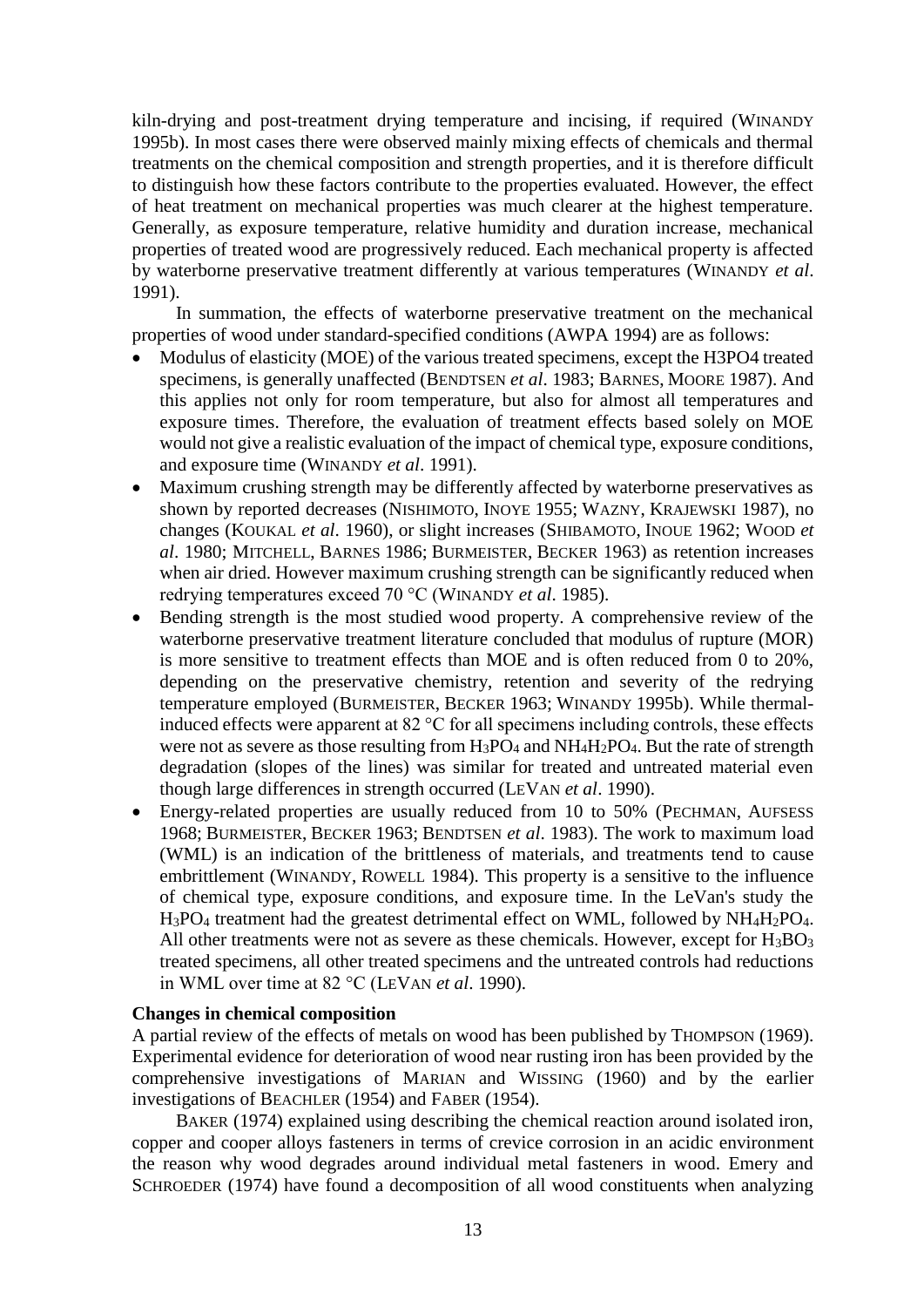the wood meal and polysaccharides exposured by iron powder under conditions favourable for rusting. These authors also published that rusting iron causes oxidative degradation of wood constituents via two pathways: 1st - direct formation of organic free radicals and their subsequent oxidation through a chain reaction and 2nd - oxidation by intermediate hydroxyl and perhydroxyl free radicals, which should be responsible for most of the wood deterioration. Contrary PANDEY (1998) published that the treatment of wood with ferric compounds indicates no reaction with any of the wood constituents.

- Deterioration of isolated cellulose has been reported by BELL and GIBSON (1957). HEUSER (1944) noted that cellulose in situ can be shielded from chemical attack by lignin. All from above mentioned authors have suggested the analogy between alkaline oxidation and the deterioration of polysaccharides. BLATTNER and FERRIER (1985) studied the oxidation speed of cellulose in the presence of iron and other metals. Their results have shown that iron ions have a general accelerating effect on oxidations by either oxygen or hydrogen peroxide. In the presence of iron, cupric salts initially inhibiting the cellulose oxidation, but eventually accelerating its degradation when compared to the reaction speed catalysed by iron only. Copper ions themselves significantly accelerate the oxidation of organic compounds by Fenton's reagent. The presence of chromate ions had a marked inhibitory influence on the action of iron ions when cellulose oxidation, whereas the presence of chromium alone causes a distinctive cellulose oxidation. Neither arsenic, aluminium, zinc nor CCA (solution of  $Cr^{6+}$ ,  $Cu^{+}$ and  $As<sup>3+</sup>$ ) affect the speed of catalysed oxidation, but CCA without the presence of iron has the oxidative effect on cellulose, too.
- In general, hemicellulose content is significantly reduced depending on the type of preservative chemical, temperature, and the specific hemicellulose residue examined. The magnitude of the reduction in hemicellulose components is a function of the chemical treatment and the cumulative exposure. The wood carbohydrates are significantly degraded in the heat-boron treated specimens, suggesting depolymerization and alterations through the cleavage of acetic acid from the acetyl side chains. Some of the changes of properties in treated wood have been directly and individually linked with changes in wood acidity, i.e. hydrolytic mechanism (HODGIN, LEE 2002). KARTAL *et al*. (2008) published that in all treated specimens with H3BO3 and Na2B8O13.4H2O exposed to elevated temperature (220  $\degree$ C for 4 h), rhamnans were degraded and the arabinan content of the same specimens decreased in the range of 90-87% and 84% for untreated specimens. In the treated and heated specimens, mannan, xylan and galactan were the least affected hemicellulose types; glucan was the most resistant to thermal degradation and the reduction in its content was  $10-12\%$ for the untreated and  $H_3BO_3$  treated specimens, respectively 34% for the Na2B8O13.4H2O treated specimens in comparison to the untreated, unheated specimens.
- KULIK *et al*. (1989) were interested in binding of metal ions into lignin structure. They have found out that copper and zinc bind themselves to lignin with a stable covalent bond and that it is difficult to leach them back from lignin with water. The formed copper complex compound being more stable than the zinc one, because that bonds of copper are influenced mainly by carboxyl groups in the aromatic ring of lignin, whereas bonds of zinc are intermediated by the hydroxyl (phenol) group in the aromatic ring. Apparent increases in the amount of Klason lignin were found in heatchemical-treated specimens (KARTAL, AYRILMIS 2005; FENGEL, WEGENER 1984; FUNAOKA *et al*. 1990), probably because of the ongoing removal of hemicelluloses during thermal degradation or because of the effect of strong acid. Given the effect of H3PO<sup>4</sup> acidity on the carbohydrates, we believe this increase resulted solely from the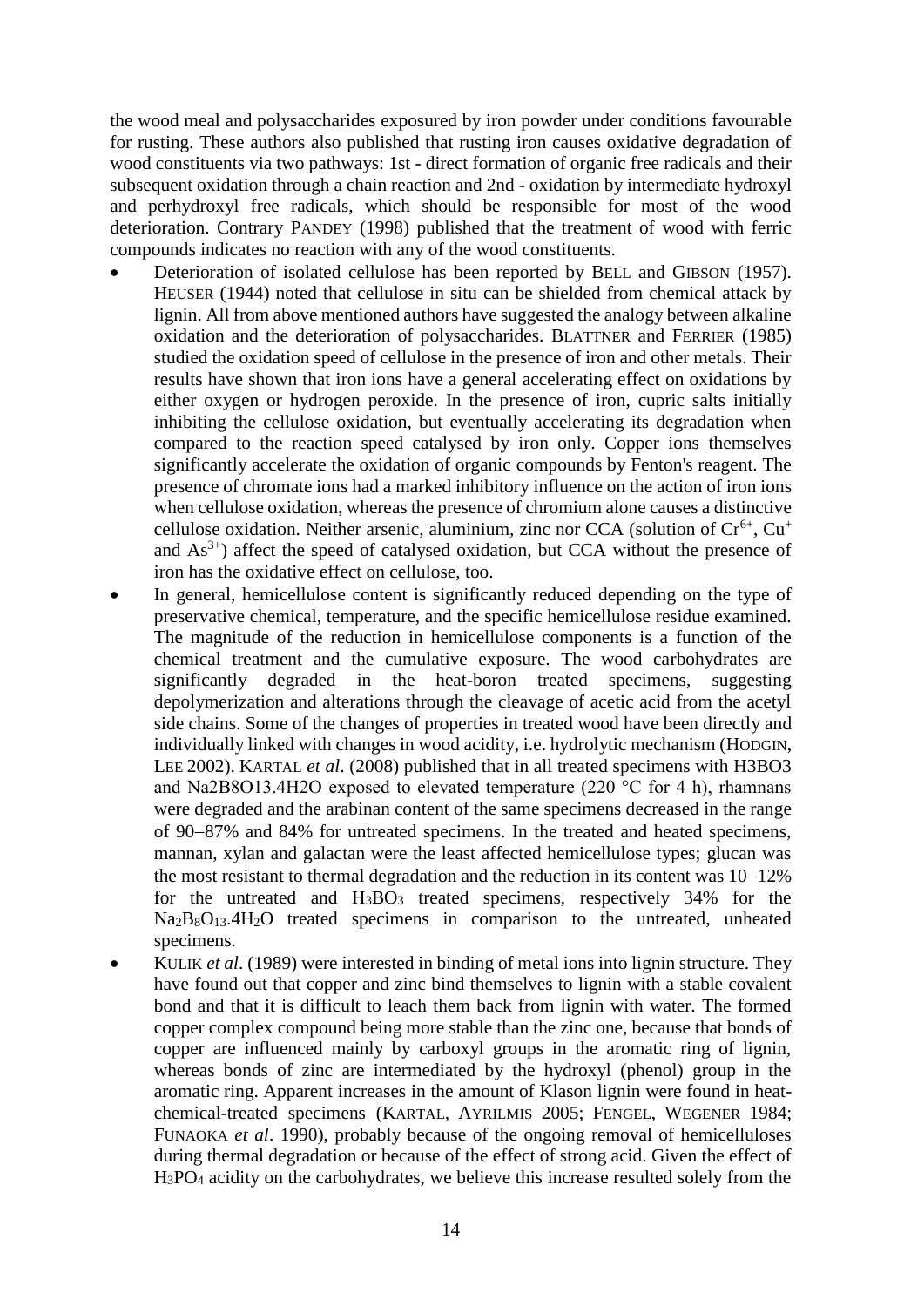drastic reductions in the other sugar residues, leaving a larger percentage of Klason lignin. However, SWEET and WINANDY (1990) found the Klason lignin content decreased in southern pine with drying at 66 °C for 560 days. Similarly, KAČÍK *et al*. (2016) reported the decrease the acid-insoluble lignin content during pine wood heat sterilization (60 and 120 °C, 10 h). These studies suggest that the exposure time, wood species and heating medium are as important as temperature in thermal degradation of lignin. There also appeared to be a direct correlation between the observed changes in the percentage of arabinose and the acid-soluble lignin (LEVAN 1990). If the arabinose percentage showed a decreasing trend for a given treatment group, the acid-soluble lignin showed an increasing trend, when it was determined by UV absorbance at a wavelength of 205 nm. It is suspected that the fraction collected and identified as acidsoluble lignin includes both actual lignin components and carbohydrate degradation products. But according to (PEARL, BUSCHE 1960) it is known that carbohydrate degradation products from the hydrolytic procedure do not interfere with the 205 nm measurement. So some further research is necessary to positively identify the products that cause the increase in acid-soluble lignin or it would be suitable to find some method for precisely determination of only acid-soluble lignin.

#### **Relations between chemical composition and strength properties**

An evaluation of changes in the chemical composition of wood clearly indicated that hemicellulose is the key component of thermal-related strength loss and increased brittleness (LEVAN *et al*. 1990; WINANDY 1995b). Although this finding does not minimalize the critical importance of cellulose and lignin in the overall initial strength of wood products, these results do show that the wood is viewed as a collection of organic components, the degradation of hemicellulose almost exclusively accounts for the first 10–25% loss in initial strength.

Of note is the fact that the side groups of major hemicelluloses are most affected by treatment. These side groups are suspected of bonding with lignin (SJOSTROM 1981). It is possible to speculate that the cleavage of these side groups between the lignin and hemicelluloses releases the linkage by which one microfibril of a wood fiber shares the load with another microfibril. Disruption of such load-sharing would result in increased brittleness. This loss in load sharing in combination with disruption in the hemicellulose backbone chains would also cause a gradual reduction in strength (WINANDY, ROWELL 1984).

The relationship between changes in chemical composition, especially loss in hemicellulose composition, and strength appears quantitative. These results have been also used to develop a nonlinear kinetics-based model to predict strength loss from fire retardantrelated degrade (KARTAL *et al*. 2008).

## **CONCLUSIONS**

The extent of wood deterioration, i.e. the magnitude of changes in its structure and properties, depends on the extent of damage to its chemical, microscopic and macroscopic structure. The chemical structure of the wood consists of polymers: cellulose, hemicelluloses and lignin, which form the structure of the cell wall and intercellular matrix. Degradation of the chemical structure is subsequently reflected by changes in the microscopic and macroscopic structure of treated wood, e.g. cracks, surface defibrillation or shape deformation that negatively affect the changes in wood properties. Therefore, the reduction of mechanical properties of treated wood with aqueous solutions of inorganic salts is not only a consequence of the swelling and shrinking of wood, but also a result of chemical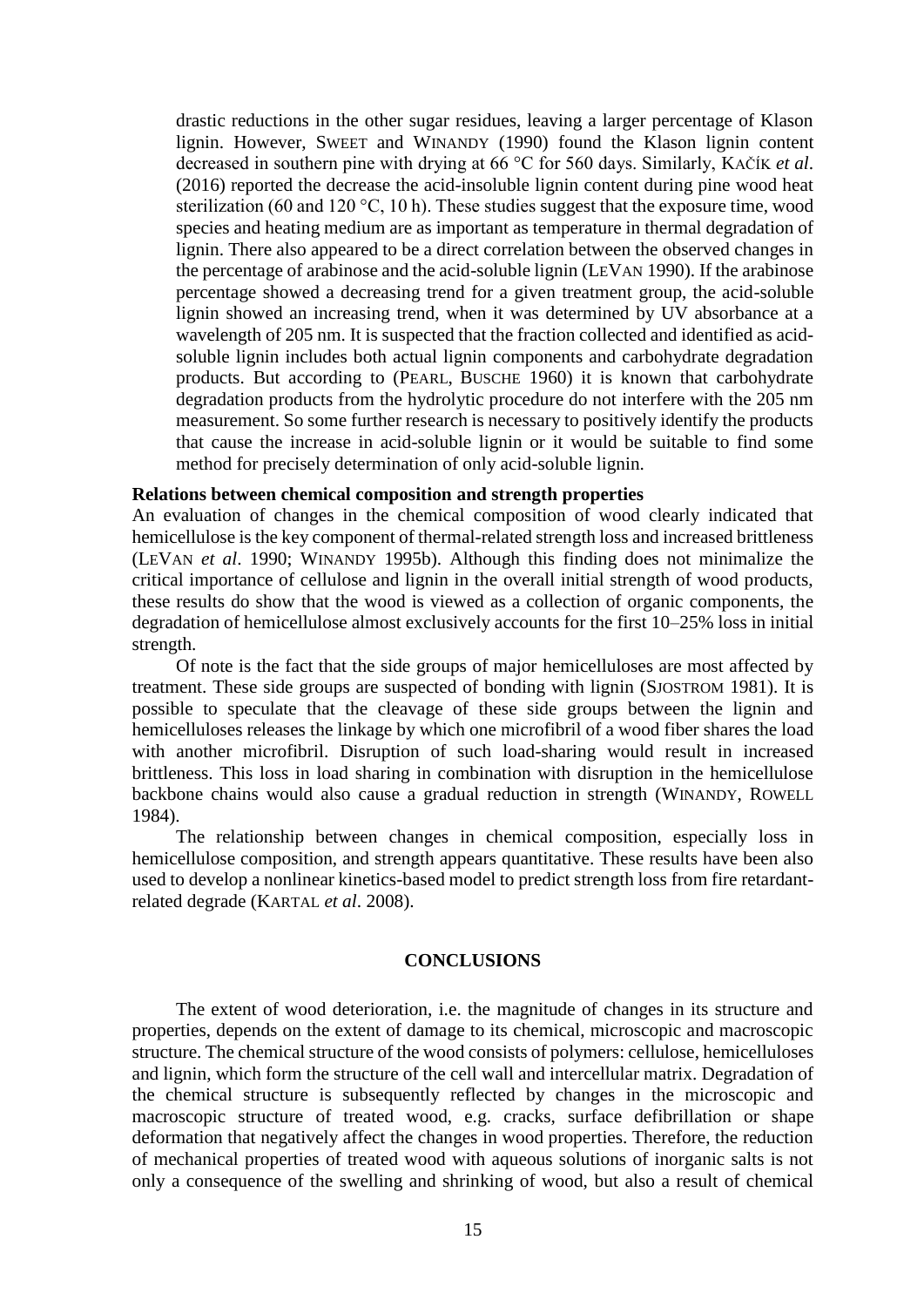reactions of these chemicals (with acidic/basic character commonly described by pH value or oxidation effects) with wood polymers.

It is obvious that the chemicals already enter into reaction with the wood during their application and fixation into wood structure. Deterioration of wood polymers in varying extent occurs by direct reaction of the chemical compounds with wood and/or due to their catalytic action (PANDEY 1998; GOLDSTEIN 1984; EMERY, SCHROEDER 1974). The most significant corrosion damage is probably reduction of the degree of polymerization of polysaccharides and decline of lignin amorphous three-dimensional network. The main degradation reactions include mainly hydrolysis, depolymerization and oxidation of polysaccharides and lignin as well as substitution and crosslinking reactions. In addition certain metal cations (Fe2<sup>+</sup>, Fe<sup>3+</sup>, Cu<sup>2+</sup>, Zn<sup>2+</sup>) can react with wood extractives to produce characteristic colouring or they have an influence on the formation of radicals which catalyze the above mentioned decomposition of the wood polymers (BLATTNER, FERRIER 1985). The introduced reactions occur simultaneously and influence each other. The relative proportions of these competing reactions and their impact on the degradation of the wood components have not been elucidated yet (HILL *et al*. 1995; EMSLEY *et al*. 1997; ZERVOS, MOROPOULOU 2005; BANSA 2002). The difficulties lie in the complexity of the monitored systems and in the combination of different acting factors in the aging process of lignocellulosic materials.

Moreover, elevated temperature, increased relative humidity and the higher concentration of aggressive chemicals can easily accelerate wood degradation resulting in wood damage. The magnitude of changes in the molecular structure of wood, as well as in micro and macrostructure, depends on the properties of wood, dissociation constant of the chemical, exposure time and exposure conditions.

#### **REFERENCES**

AMBURGEY T. L. 1990. The need for co-biocides when treating wood with borates. In Proceedings First International conference on wood protection with diffusible pres. M. Hamel (ed), Nashville, TN Nov 28-30 1990. Proceedings No. 47355. Forest Prod. Soc., Madison, Wis. 51–52.

APA. 1989. Fire-retardant-treated plywood roof sheathing: Field failures. Tacoma, WA: American Plywood Association.

AWOYEMI L., WESTEMARK U. 2005. Effects of borate impregnation on the response of wood strength to heat treatment. Wood Science and Technology. 39: 484–491.

AWPA. 1994. The AWPA Book of Standards. American Wood Preserves' Association, Woodstock, MD.

AWPA. 2000. Book of standards. Granbury, TX: American Wood-Preservers' Association.

AYRILMIS N. 2007. Effect of fire retardants on internal bond strength and bond durability of structural fiberboard. Build Environ. 42 (3): 1200–1206.

BAECHLER R. H. 1954. Wood in chemical engineering construction. J. For. Prod. Res. Soc. 4 (5): 332–336.

BAKER A. J. 1974. Degradation of Wood by Products of Metal Corrosion. Forest Service Research Paper FPL 229, Forest Products Laboratory, U.S. Department of Agriculture. Madison, Wis. pp. 6.

BAKER A. J. 1988. Corrosion of metals in preservative-treated wood. In: Hamel, M., ed. Wood Protection Techniques and the Use of Treated Wood in Construction. Madison, WI: Forest Products Society.

BANSA H. 2002. Accelerated Ageing of Paper: Some Ideas on its Practical Benefit. Restaurator. 23: 106–117.

BARNES H. M., MOORE S. 1987. The effects of post-treatment drying schedule on the modulus of elasticity of CCA-treated Southern Pine dimension stock using nondestructive methods. IRG/WP/3413, Stockholm, Sweden.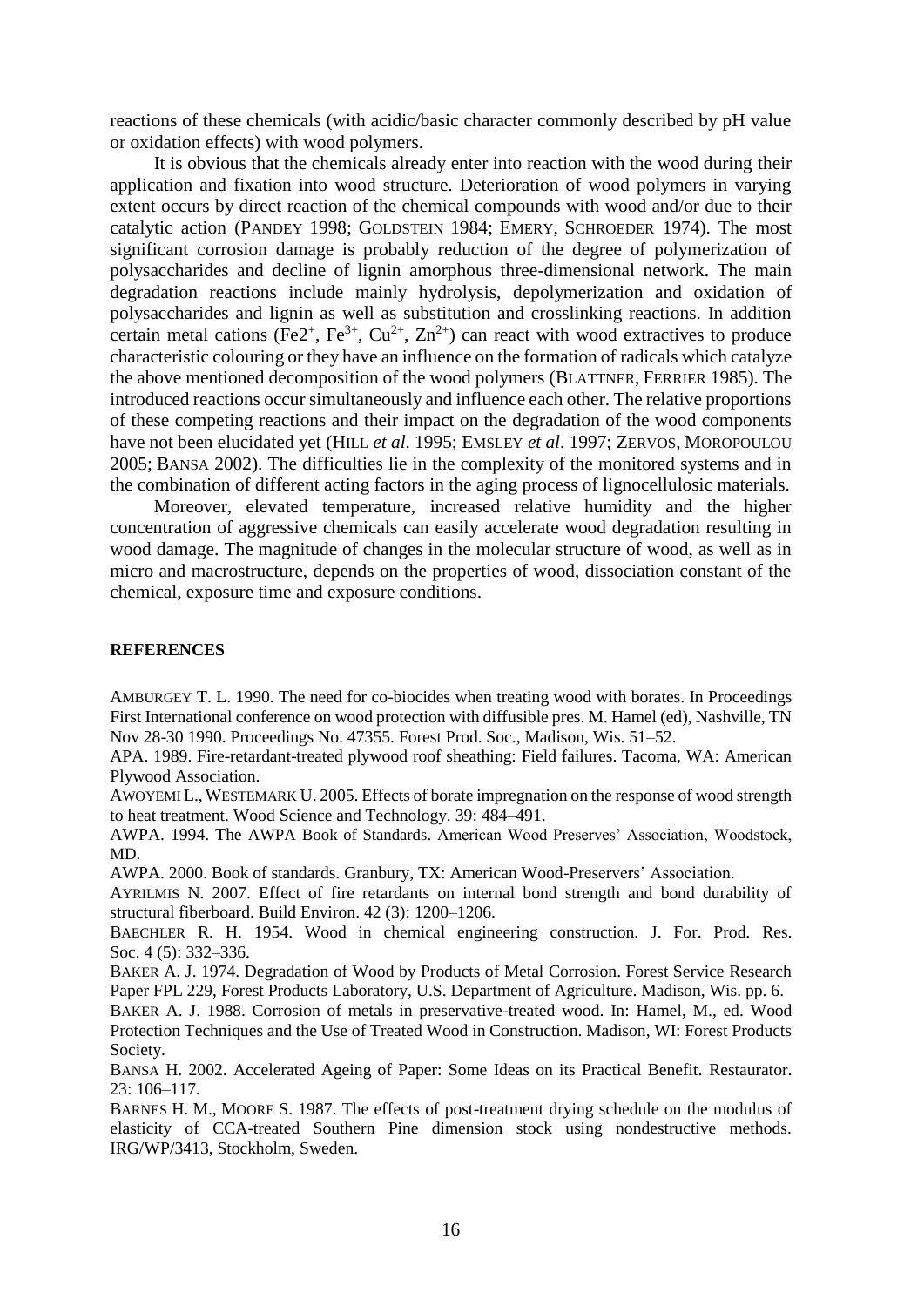BAYSAL E., SONMEZ A.,COLAK M., TOKER H. 2006. Amount of leachant and water absorption levels of wood treated with borates and water repellents. Bioresource Technology. 97, 2271.

BELGACEM M. N., PIZZI A. (Eds.). 2016. Lignocellulosic Fibers and Wood Handbook: Renewable Materials for Today's Environment. John Wiley & Sons, pp. 704, ISBN: 978-1-118-77352-9

BELL, W. A., GIBSON, J. M. 1957. Degradation of cellulosic fibers in contact with rusting iron. Nature .180, 1065.

BENDTSEN B. A. 1966. Sorption and swelling characteristics of salt-treated wood. Res. Pap. FPL-60. Madison, WI: U.S. Department of Agriculture, Forest Service, Forest Products Laboratory.

BENDTSEN B.A., GJOVIK L. R. VERRILL S. P. 1983. Mechanical properties of longleaf pine treated with waterborne salt preservatives. USDA Forest Service Res. Pap. FPL-434. U.S. Department of Agriculture, Forest Service, Forest Products Laboratory, Madison WI.

BLATTNER R., FERRIER R. J. 1985. Effects of iron, copper, and chromate ions on the oxidative degradation of cellulose model compounds. Carbohydrate research. 138: 73–82.

BURMEISTER A., BECKER G. 1963. Investigations on the influence of wood preservatives on the strength of wood. Holz als Roh- und Werkstoff. 21(10): 393–409.

COOK D.R. 2003. Making the connection; corrosive effects of new wood preservatives on steel fasteners and connections. Structural Engineer. 5 (3): 28–31.

CRAWFORD D. M, WOODWARD B. M., HATFIELD C. A. 2002. Comparison of wood preservative in stake tests. 2000 Progress Report. Research Note FPL–RN–02. Madison, WI: U.S. Department of Agriculture, Forest Service, Forest Products Laboratory.

DAHLGREN S., HARTFORT W. H. 1972. Kinetics and mechanisms of fixation of Cu-Cr-AS wood preservatives. Holzforschung. 26: 62–66.

DRYSDALE J. A. 1994. Boron Treatments for the Preservation of Wood.–A review of efficacy data for fungi and termites. The International Research Group on Wood Preservation. Doc IRG/WP 94- 30037. IRG secretariat, Stockholm, Sweden.

DUBEY B.,TOWNSEND T., SOLO-GABRIELE H.,BITTON G. 2007. Impact of Surface Water Conditions on Preservative Leaching and Aquatic Toxicity from Treated Wood Products. Environmental Science & Technology. 41(10): 3781–3786.

DULAT J. 1980. The Effects of Borate Preservatives and Fire Retardants on Hygroscopicity and Moisture Content Equilibria in Timber. Journal of the Institute of Wood Science. 8(5): 214–220.

EMERY J. A., SCHROEDER H. A. 1974. Iron-Catalyzed Oxidation of Wood Carbohydrates. Wood Science and Technology. 1974, 8: 123–137.

EMSLEY A., HEYWOOD R., ALI M., ELEY C. 1997. On the kinetics of degradation of cellulose. Cellulose. 4: 1–5.

FABER E. 1954. Chemical deterioration of wood in the presence of iron. Ind. and Eng. Chem. 46(9): 1968–1972.

FENGEL D., WEGENER G. 1984. Wood: Chemistry, Ultrastructure, Reactions. Veglag Kessel. pp. 613. ISBN: 3-935638-39-6.

FREEMAN M. H., MCINTYRE C. R.,JACKSON D. 2009. A critical and comprehensive review of boron in wood preservation. Proceedings, American Wood Protection Association. 105: 279–294.

FUNAOKA M., KAKO T., ABE I. 1990. Condensation of lignin during heating of wood. Wood Sci. Technol. 24(3): 277–288.

GOLDSTEIN I. G. 1984. Degradation of Wood by Chemicals. In: The chemistry of solid wood. Ed.: R. Rowell. Advances in chemistry series 207, American Chemical Society. 577–588.

GONZÁLEZ-LAREDO R.F. *et al*. 2015. Wood preservation using natural products. Madera y Bosques  $21: 63 - 76.$ 

GOODELL B., NICHOLAS D. D., SCHULTZ T. P. 2003. Introduction to wood deterioration and preservation. In Wood Deterioration and Preservation: Advances In Our Changing World. Book Series: ACS Symposium Series Volume: 845, p. 2–7.

GUIZHEN F., YAOXING S., LIANJIE S., GUANGSHENG CH. 2000. The Dimensional Stability and Resistance Decay of Modified Wood with Fire Retardant DPB. Journal of Northeast Forestry University. 2000-04, 57–59.

HEUSER E. 1944. Chemistry of cellulose. New York: J. Wiley and Sons. pp. 660.

HILL D. J., LE T., DARVENIZA M., SAHA T. 1995. A study of degradation of cellulosic insulation materials in a power transformer, part 1. Molecular weight study of cellulose insulation paper. In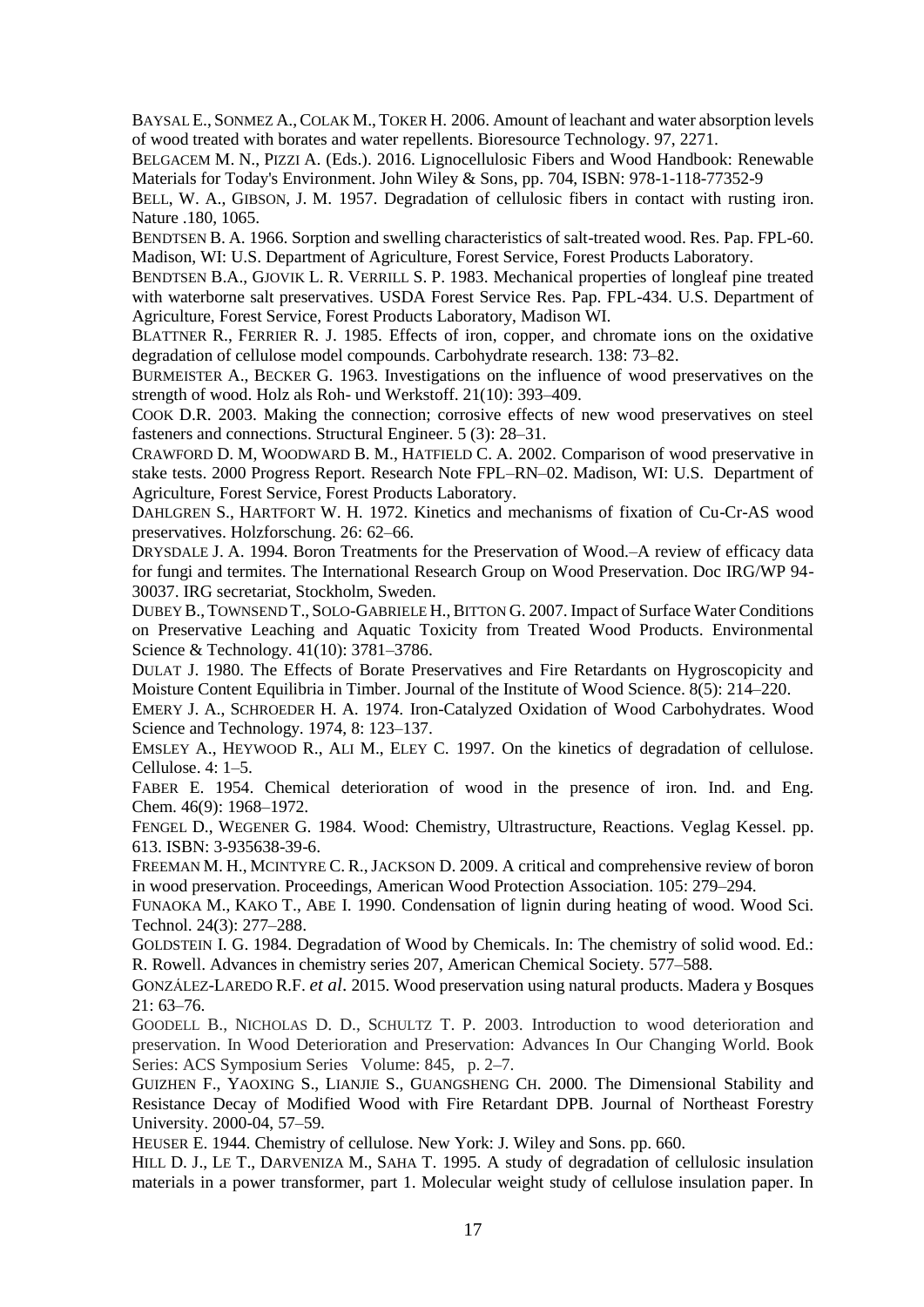Polymer Degradation and Stability. p. 79–87. ISSN: 0141-3910. 1995.

HILLIS W. E. 1975. The role of wood characteristics in high-temperature drying. J. Inst. Wood Sci. 7(2): 60–67.

HODGIN D. A., LEE A. W. C. 2002. Comparison of strength properties and failure characteristics between fire-retardant-treated and untreated roofing lumber after long-term exposure: a South Carolina case study. For Prod J. 52 (6), 91–94.

IFJU G. 1964. Tensile strength behavior as a function of cellulose in wood. For. Prod. J. 14: 366– 372.

JOHNSON B. R., GUTZMER D. I. 1990. Comparison of preservative treatments in marine exposure of small wood panels. Research Note FPL–RN–0258. Madison, WI: U.S. Department of Agriculture, Forest Service, Forest Products Laboratory.

KAČÍK F., PODZIMEK Š., VIZÁROVÁ K., KAČÍKOVÁ D., ČABALOVÁ I. 2016. Characterization of cellulose degradation during accelerated ageing by SEC-MALS, SEC-DAD, and A4F-MALS methods. Cellulose, 23(1): 357–366.

KAČÍK F., LUPTÁKOVÁ J., ŠMÍRA P., NASSWETTROVÁ A., KAČÍKOVÁ D., VACEK V. 2016. Chemical Alterations of Pine Wood Lignin during Heat Sterilization. BioResources, 11(2): 3442–3452.

KAČÍKOVÁ D., KAČÍK F., ČABALOVÁ I., ĎURKOVIČ J. 2013. Effects of thermal treatment on chemical, mechanical and colour traits in Norway spruce wood. Bioresource Technology, 144: 669– 674.

KARTAL S. N., AYRILMIS N. 2005. Blockboard with boron-treated veneers: laboratory decay and termite resistance tests. Int Biodeter Biodegr. 55(2): 93–98.

KARTAL S. N., HWANG W. J., IMAMURA Y. 2008. Combined effect of boron compounds and heat treatments on wood properties: Chemical and strength properties of wood. Journals of Materials Processing Technology. 198: 234–240.

KATZ J. R. 1933. The laws of swelling. Trans. Faraday Soc. 29: 279–297.

KATZ J. R., DERKSEN J. C. 1931. An Explanation of the Swelling Effect of Thiocyanates on Cellulose; Compounds of Cellulose with Neutral Salts, Rec. trav. chim. 50 (8): 736–745.

KEAR G., WÚ H.Z., JONES M.S. 2009. Weight loss studies of fastener materials corrosion in contact with timbers treated with copper azole and alkaline copper quaternary compounds. Corrosion Science. 51(2): 252–262.

KLOIBER M., FRANKL J., DRDÁCKÝ M., KUČEROVÁ I., TIPPNER J., BRYSCEJN J. 2010. Changes of mechanical properties of Norway Spurce wood due to degradation caused by fire retardants. Wood Research. 55(4): 23–38.

KOUKAL M., BEDNARLIK V., MEDRICKA S. 1960. Effect of PCP and NaPCP on increasing the resistance of waterproof plywood to decay and on its physical and mechanical properties. Drev. Vysk. 5(1): 43–60.

KULIK F., WIEBER J., PETHICA B., ZUMAN P. 1989. Binding of copper(II) and zinc(II) ions on various lignins. J. Electroanal. Chem. 214: 331–342.

LEBOW S. 1996. Leaching of wood preservative components and their mobility in the environment summary of pertinent literature. General Technical Report FPL–GTR–93. Madison, WI: U.S. Department of Agriculture, Forest Service, Forest Products Laboratory.

LEBOW S. 2007. Preservative treatments for building components. Wood Protection 2006. March 21–23, 2006. New Orleans, Louisiana, USA. Madison, WI: Forest Products Society, c2007. pp. 57– 64. ISBN 1892529483.

LEBOW S.T. 2014. Evaluating the Leaching of Biocides from Preservative-Treated Wood Products*.* Deterioration and Protection of Sustainable Biomaterials. ACS Symposium Series, vol. 1158, chapter 14: 239–254.

LEBOW S.T., TIPPIE M. 2001. Guide for minimizing the effect of preservative-treated wood on sensitive environments. General Technical Report. FPL– GTR–122. Madison, WI: U.S. Department of Agriculture, Forest Service, Forest Products Laboratory. pp. 18.

LEBOW P. K., WINANDY J. E. 1999. Verification of kinetics-based model for long term effects of fire retardants on bending strength at elevated temperatures. Wood Fiber Sci. 31: 49–61.

LEVAN S. L., KIM J. M., NAGEL R. J., EVANS J. W. 1996. Mechanical properties of fire-retardanttreated plywood after cyclic temperature exposure*.* Forest Products J. 46 (5): 64–71.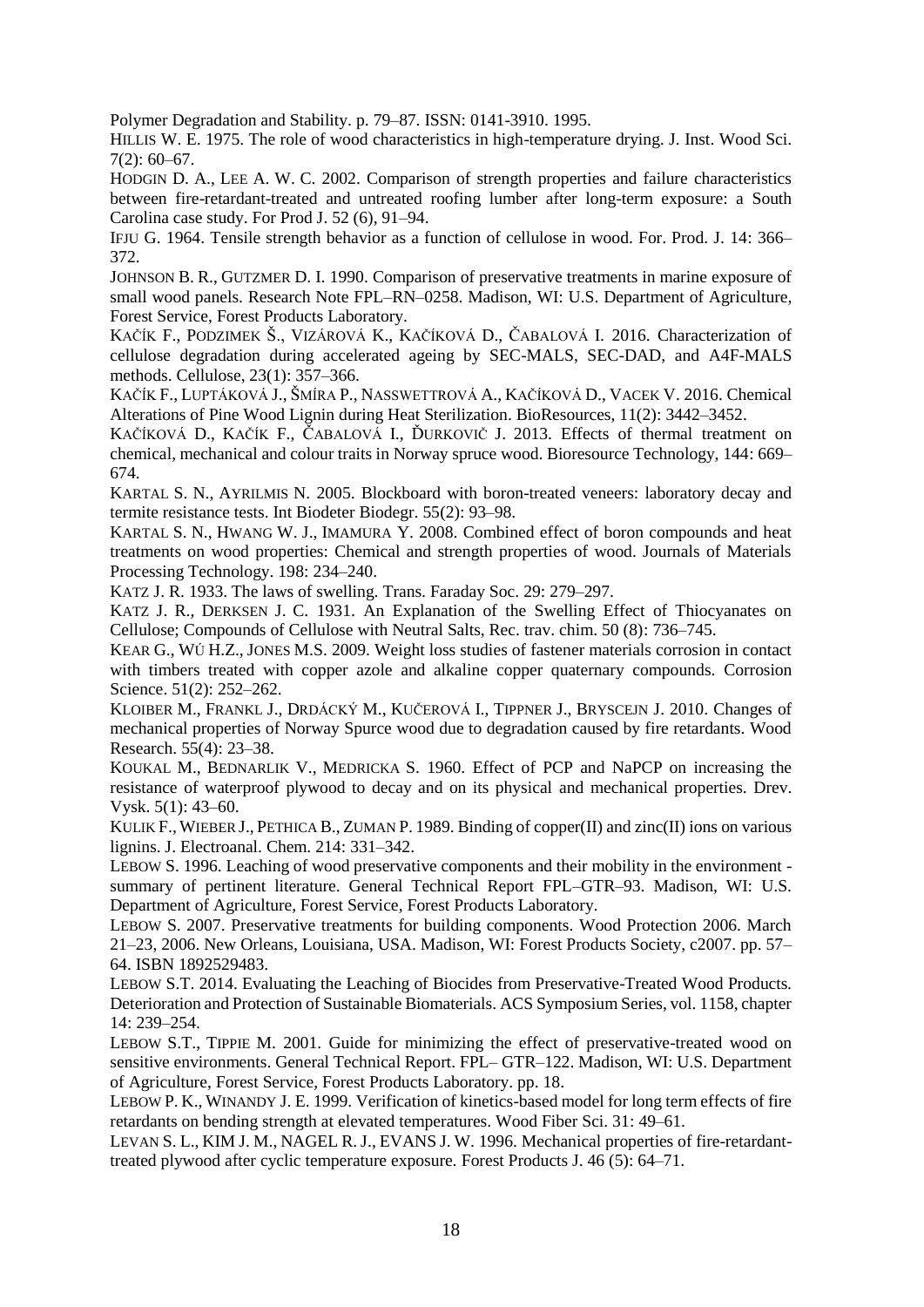LEVAN S., ROSS R. J., WINANDY J. E. 1990. Effects of fire retardant chemicals on the bending properties of wood at elevated temperatures. Research paper FLD-RP-498, Forest Product Laboratory, USDA Forest Service.

LEVAN S. L., WINANDY J. E. 1990. Effect of fire retardant treatments of wood strength: a review. Wood Fiber Sci. 22: 112–131.

LLOYD J. D. 1997. International borate status of borate preservative systems. In Proceedings of The Second International Conference on Wood Protection with Diffusible Preservatives and Pesticides, ed. Forests Products Society. Alabama. 45–54.

LLOYD J. D., MANNING M. J. 1995. Developments in borate preservation technology. In Proc. Annual Conv. British Wood Preserving and Damp Proofing Assoc.

MAKOVÍNY I., REINPRECHT L., SOLÁR R. 1992. Korózia ocelí výluhmi drevín. (Corrosion of wood with wooden extracts). Wood Research, 134: 39–51.

MARIAN J. E., WISSING A. 1960. The chemical and mechanical deterioration of wood in contact with iron. Part III—Effect of some wood preservatives. Svensk Papperstid. 63 (5): 130–132.

MIDDLETON J. C., DRAGONER S. M., WINTERS F. T. 1965. An evaluation of borates and other inorganic salts as fire retardants for wood products. For Prod J. 15 (12): 463–467.

MITCHELL P. H., BARNES H. M. 1986. The effect of drying schedule on the clear wood strength of Southern Pine treated with CCA-Type. A. Forest Prod. J. 33 (6): 53–58.

MURPHY R. J. 1990. Historical perspective in Europe. In First Inter. Conf. on Wood Prot. With Diffusible Preservatives. Proc. No. 47355:9-13. Forest Prod. Res. Soc., Madison, WI.

NAHB. 1990. Home builders guide to fire retardant treated plywood: Evaluation, testing, and replacement. Washington, DC: NAHB National Research Center, National Association of Home Builders. pp. 50.

NICHOLAS D. D., JIN L., PRESTON A. F. 1990. Immediate research needs for diffusible boron preservatives. In First Inter. Conf. on Wood Prot. With Diffusible Preservatives. Proc. No. 47355:121-23. Forest Prod. Res. Soc., Madison, WI.

NISHIMOTO K. S., INOYE Y. 1955. On the properties of treated wood. Wood Res. Bull., Wood Res. Inst., Kyoto Univ. No. 14, 527–536.

OBANDA D. N., SHUPE, T. F., BARNES, H. M. 2007. Reducing leaching of boron-based wood preservatives – A review of research. J. of Bioresource Technology. 99(15): 7312–7322.

OSTMEYER J. G. 1987. Chemical and mechanical evaluation of Southern Pine wood treated with chromated copper arsenate. Ph.D Thesis, Auburn University, Auburn, Al.

OVERVIEW of Wood Preservative Chemicals. 2016. EPA United States Environmental Protection Agency, 26. 5. 2016. Available at: https://www.epa.gov/ingredients-used-pesticide-products/ overview-wood-preservative-chemicals-0 (20.12.2017)

PANDEY K. K. 1998. Reaction of wood with inorganic salts. Holz als Roh- und Werkstoff. 56: 412–415. PEARL I., BUSCHE L. 1960. Studies on the chemistry of aspenwood XI. The Klason lignin determination as applied to aspenwood with special reference to acid-soluble lignin. TAPPI. 43: 961–970.

PECHMAN H., AUFSESS H. 1968. On the influence of various wood preservatives on the impact bending strength of beech, pine, and spurce. Holz als Roh. Und Werkstoff. 26 (12), 454–462.

PEYLO A., WILLEITNER H. 1999. Five years leaching boron. International Research Group on Wood Preservation. IRG/WP/99-30195. IRG Secretariat, Stockholm, Sweden.

PIZZI A., BAECKER A. W. 1996. A new boron fixation mechanism for non-toxic wood preservatives, Holzforschung. 50(6), 507–510.

PHROMSAEN A., CHINDAPRASIRT P., HIZIROGLU S., KASEMSIRI P. 2014. Thermal Degradation and Fire Retrandancy of Wood Impregnated with Nitrogen Phosphorus Flame Retardant. In Advanced Materials Research (931: 152–156). Trans Tech Publications.

RECOMMENDATIONS for the Design and Operation of Wood Preservation Facilities. 2014. Environmental Canada, 440 pp. ISBN: 978-1-100-23066-5 https://www.ec.gc.ca/pollution/ 8A0440A3-9F44-4C11-947B-6A7BB07AA873/1459\_DRT\_2013\_ENG\_WEB\_Final.pdf

REINPRECHT L. 1988. Vybrané vlastnosti dreva po jeho úprave kyselinou, zásadou alebo oxidačným činidlom (Selected properties of wood after its treatment with acids, alkalis or oxidation agents). Drevársky výskum, 119: 43–60.

REINPRECHT L. 1992. Strength of deteriorated wood in relation to its structure. Monograph VPA 2/1992. Zvolen : Technical University in Zvolen, pp. 76, ISBN 80-228-0195-X.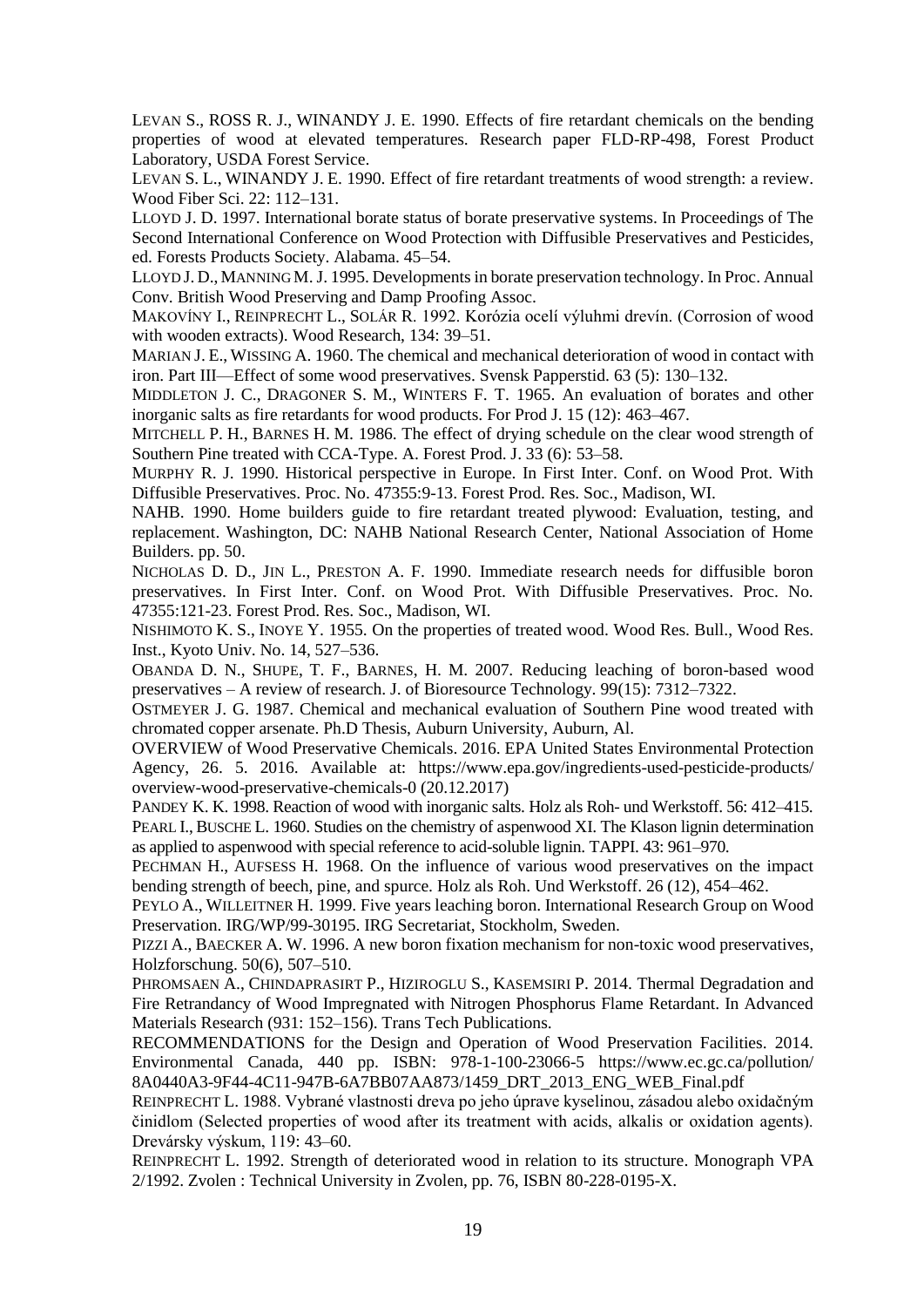REINPRECHT L. 1991. Korózie dreva vplyvom NaOH, HCl a HNO<sub>3</sub> (Corrosion of wood due to NaOH, HCl and HNO<sub>3</sub>). Zborník vedeckých prác DF VŠLD vo Zvolene, 105–123.

REINPRECHT L. 2010. Fungicides for Wood Protection - World Viewpoint and Evaluation/Testing in Slovakia, Fungicides, Odile Carisse (Ed.), ISBN: 978-953-307-266-1, InTech, Available from: http://www.intechopen.com/books/fungicides/fungicides-for-wood-protection-world-viewpointand-evaluationtesting-in-slovakia

REINPRECHT L. 2016. Wood Deterioration, Protection and Maintenance. John Wiley & Sons, pp. 376, ISBN: 9781119106531

ROBINSON P. L., BLASSER J. E., LAKE M. A., MCINTYRE C. R. 2005. Leaching tests of controlled borate systems. Proc. Amer. Wood-Pres. Assoc. 101, 75–83.

SCHOEMAN M. W., LLOYD J. D. 1998. International standardisation: a hypothetical case study with stand-alone borate wood preservatives. International Research Group on Wood Preservation IRG/WP 98-20147. IRG Secretatiat, Stockholm, Sweden.

SCHULTZ T.P., DARREL D.N., PRESTON A.F. 2007. A brief review of the past, present and future of wood preservation. Pest management science. 63.8, 784-788.

SCHWALBE C. G., FISCHER O. 1931. Die Quellung der Fichtenholzzellulose durch Elektrolyte und organische Stoffe in wässeriger Lösung. Kolloid-Zeitschrift. 57, 338.

SHIBAMOTO T., INOUE S. 1962. Studies on waterborone wood preservatives (IX): Properties of treated wood with a preservative of fluor-chrome-arsenic.phenol mixture type. Bull. Tokyo Univ. For. 56, 349–380.

SHORT N.R., DENNIS J.K. 1997. Corrosion resistance of zincalloy coated steel in construction industry environments. Transactions of the Institute of Metal Finishing. 75: 47–52.

SJOSTROM E. 1981. Wood chemistry: fundamentals and applications. Academic Press, New York. p. 223.

STIRLING R., TEMIZ A. 2014. Fungicides and insecticides used in wood preservation. Deterioration and protection of sustainable biomaterials. American Chemical Society Books. Washington, DC. Chapter 10, pp 185–201, ACS Symposium Series, Vol. 1158, ISBN13: 9780841230040, eISBN: 9780841230057, Chapter DOI: 10.1021/bk-2014-1158.ch010

SKAAR Ch. 1972. Water in wood. Syracuse University Press. Syracuse, NY.

SONOWAL J., GOGOI P.K. 2010. Dimensional Stability, Thermal Degradation and Termite Resistant Studies of Chemically Treated Wood. International Journal of Chemistry. 2010, 2 (2).

STAMM A. J. 1934. Effect of Inorganic Salts upon the Swelling and the Shrinking of Wood. J. Am. Chem. Soc. 56: 1195–1204.

SWEET M. S., WINANDY J. E., 1999. Influence of degree of polymerization of cellulose and hemicellulose on strength loss in fire-retardant-treated southern pine. Holzforschung. 53: 311–317.

THÉVENON M. F., PIZZI A., HALUK J. P. 1999. Potentionalities of protein borates as low toxic, long term wood preservatives – preliminary trials. International Research Group on Wood Preservation. IRG/WP 99-30212. IRG Secretariat, Stockholm, Sweden.

THOMPSON W. S. 1969. Effect of Chemicals, Chemical Atmospheres, and Contract with Metals on Southern Pine Wood: A Review. Research Report No. 6. Forest Products Utilization Laboratory, Mississipi State Univ., State College, Miss.

UNGER A., SCHNIEWIND A., UNGER W. 2001. Conservation of Wood Artifacts: A Handbook. Publisher: Springer. pp. 578. ISBN: 3540415807.

VINDEN P. 1984. The effect of raw material variables on preservative treatment of wood by by diffusion processes. J. Inst. Wood Sci. 10 (1): 31–41.

WAZNY J., KRAJEWSKI K.J. 1987. Untersuchungen uber den Einfluss von Holzschutzmitteln auf die Druck- und Biegefestigkeit des Kiefernholzes. Holztechnologie. 28 (5): 239–243.

WILLIAMS L. H. 1996. Laboratory and field testing of borates used as pesticides. Second Inter. Conf. On Wood Prot. With Diffusible Preservatives. Forest Prod. Res. Soc., Madison, WI.

WILLIAMS R.S., FEIST W.C. 1999. Water repellents and water repellent preservatives for wood. General Technical Report. FPL–GTR–109. Madison, WI: U.S. Department of Agriculture, Forest Service, Forest Products Laboratory. pp. 12.

WINANDY J. E. 1995a. Effects of fire retardant treatments after 18 months of exposure at 150 °F (66 °C). Research Note FPL-RN-0264. USDA Forest Serv., Forest Prod. Lab., Madison, WI, pp. 13.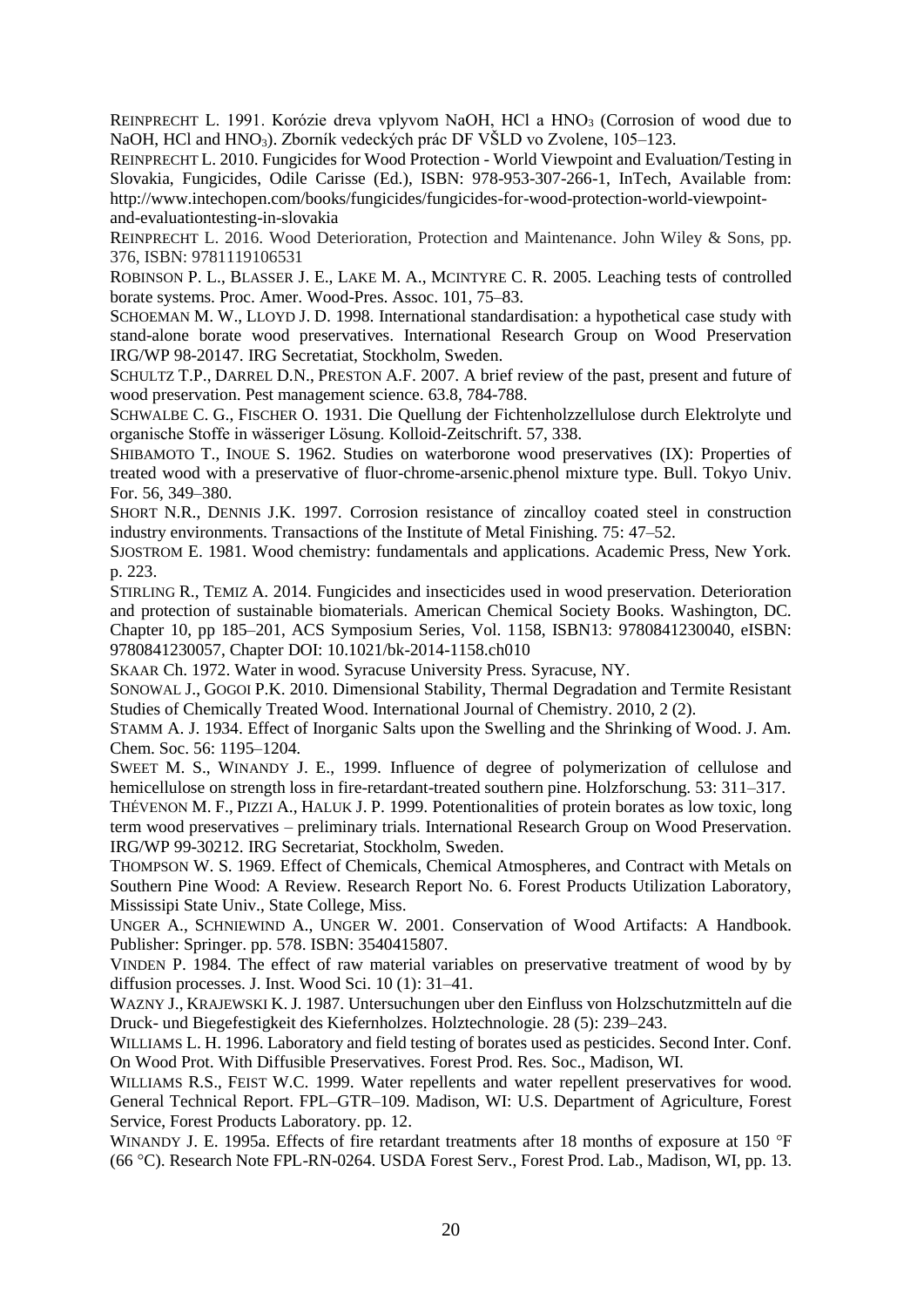WINANDY J. 1995b. Effects of waterborne preservative treatment on mechanical properties: a review. Proceeding of Ninety first annual meeting of the American Wood-preservers, American Woodpreservers' association. 91, pp. 17.

WINANDY J. E., BOONE R. S., BENDTSEN B. A. 1985. The interaction of CCA preservative treatment and redrying: effects on the mechanical properties of Southern Pine. Forest Prod. J. 35 (10): 62–68.

WINANDY J. E., ROSS R. J., LEVAN S. L. 1991. Fire-retardant treated wood: Research at the forest products laboratory. In: Proceedings for the 1991 International timber engineering conference; 1991 september 2-5; London. London. TRADA. 4, 4.69–4.74.

WINANDY J. E., ROWELL R. M. 1984. The chemistry of wood strength. In: Rowell, R.M. (ed.). The chemistry of solid wood. Advances in the chemistry series 207. American Chemical Society. p. 211–255. WOOD M. W. KELSO K. C. BARNES H. M., PARIKH S. 1980. Effects of the MSU process and high preservative retentions on Southern Pine treated with CCA- Type C. Proc. Am. Wood Pres. Assn. 76, 22–37.

YILDIZ U.C., TEMIZ A., GEZER E.D., YILDIZ S. 2004. Effects of the wood preservatives on mechanical properties of yellow pine (*Pinus sylvestris* L.) wood. Building and Environment. 39(9): 1071–1075.

ZELINKA S.L. 2013. Corrosion of fasteners in wood treated with newer wood preservatives. General Technical Report FPL-GTR-220. Madison, WI: U.S. Department of Agriculture, Forest Service, Forest Products Laboratory. pp.64.

ZELINKA S. L., GLASS S.V. 2010. Water Vapor Sorption Isotherms for Southern Pine Treated with Several Waterborne Preservatives. Journal of Testing and Evaluation. 38 (4).

ZELINKA S.L., RAMMER D.R., STONE D.S. 2008. Electrochemical corrosion testing of fasteners in wood extract. Corrosion Science. 50: 1251–1257.

ZELINKA S.L., RAMMER D.R. 2009. Corrosion rates of fasteners in treated wood exposed to 100% relative humidity. ASCE Journal of Materials in Civil Engineering. 21: 758–763.

## **ACKNOWLEDGMENTS**

This work was supported by the Slovak Research and Development Agency under the contract No. APVV-16-0326 (50%) and by the VEGA agency of the Ministry of Education, Science, Research and Sport of the Slovak Republic No. 1/0521/15 (50%).

# **AUTHORS' ADDRESSES**

Tereza Tribulová MIBA Friction Group Fibertec Steti, s.r.o. Litoměřická 771 411 08 Štětí Czech Republic tereza.tribulova@miba.com

František Kačík Technical University in Zvolen Faculty of Wood Sciences and Technology Department of Chemistry and Chemical Technologies T. G. Masaryka 24 960 53 Zvolen Slovakia Department of Wood Processing Czech University of Life Sciences in Prague Kamýcká 1176